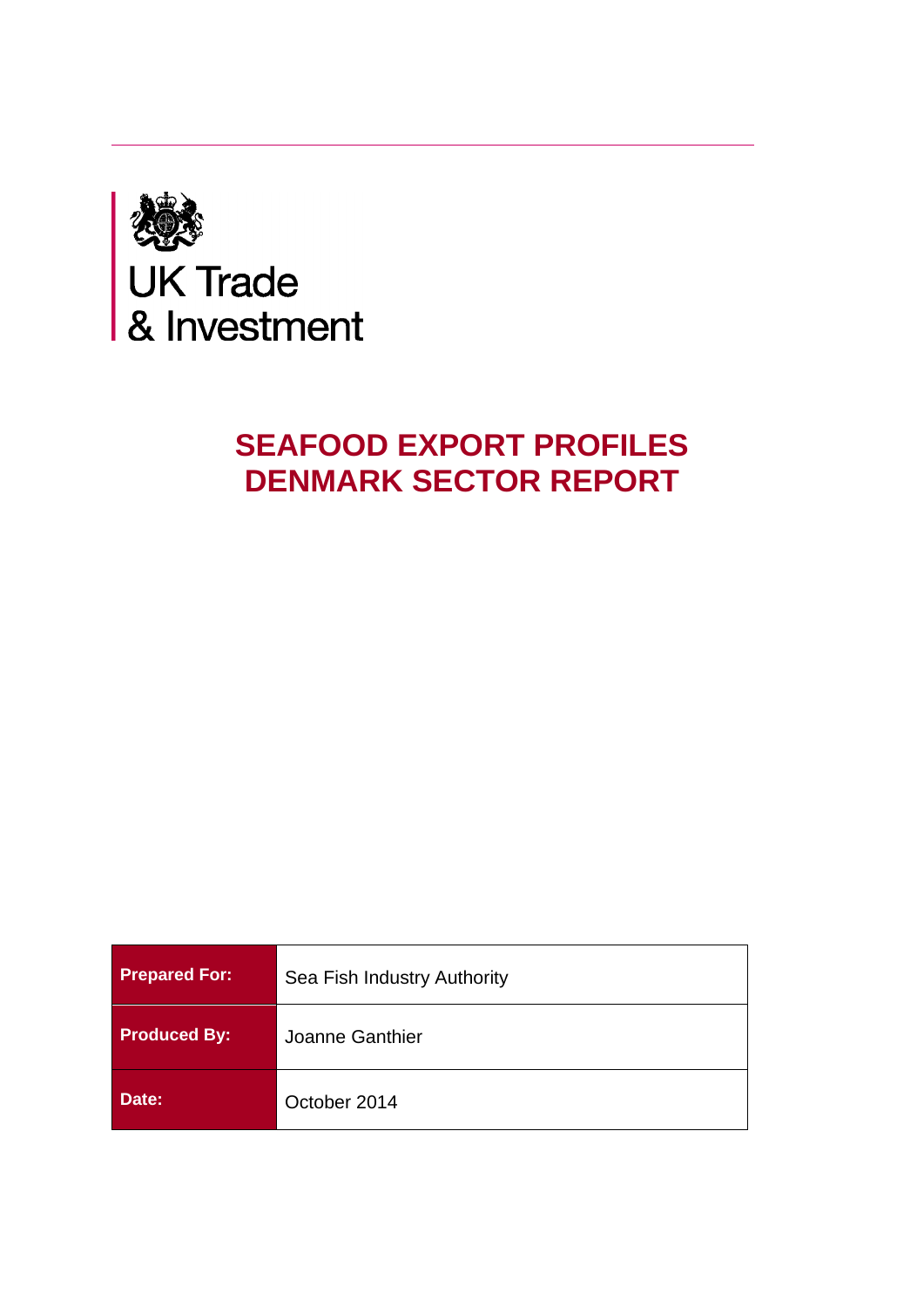

## **CONTENTS**

## **Table of contents**

| 1            | <b>Matching Profile</b>                           |    |
|--------------|---------------------------------------------------|----|
| 1.1          | The Trading Environment                           | 3  |
| 1.2          | The Seafood Sector                                | 5  |
| 1.3          | <b>Consumer Trends</b>                            | 10 |
| 1.4          | UK Share & Export Opportunities                   | 12 |
| $\mathbf{2}$ | <b>Doing business Profile</b>                     |    |
| 2.1          | The Supply Structure                              | 14 |
| 2.2          | The Retail Channels                               | 17 |
| 2.3          | The Foodservice Channels                          | 19 |
| 2.4          | Key Regulations                                   | 20 |
| 2.5          | Associations, Public Organisations & Useful Links | 23 |

## **UKTI Contact & Disclaimer** 25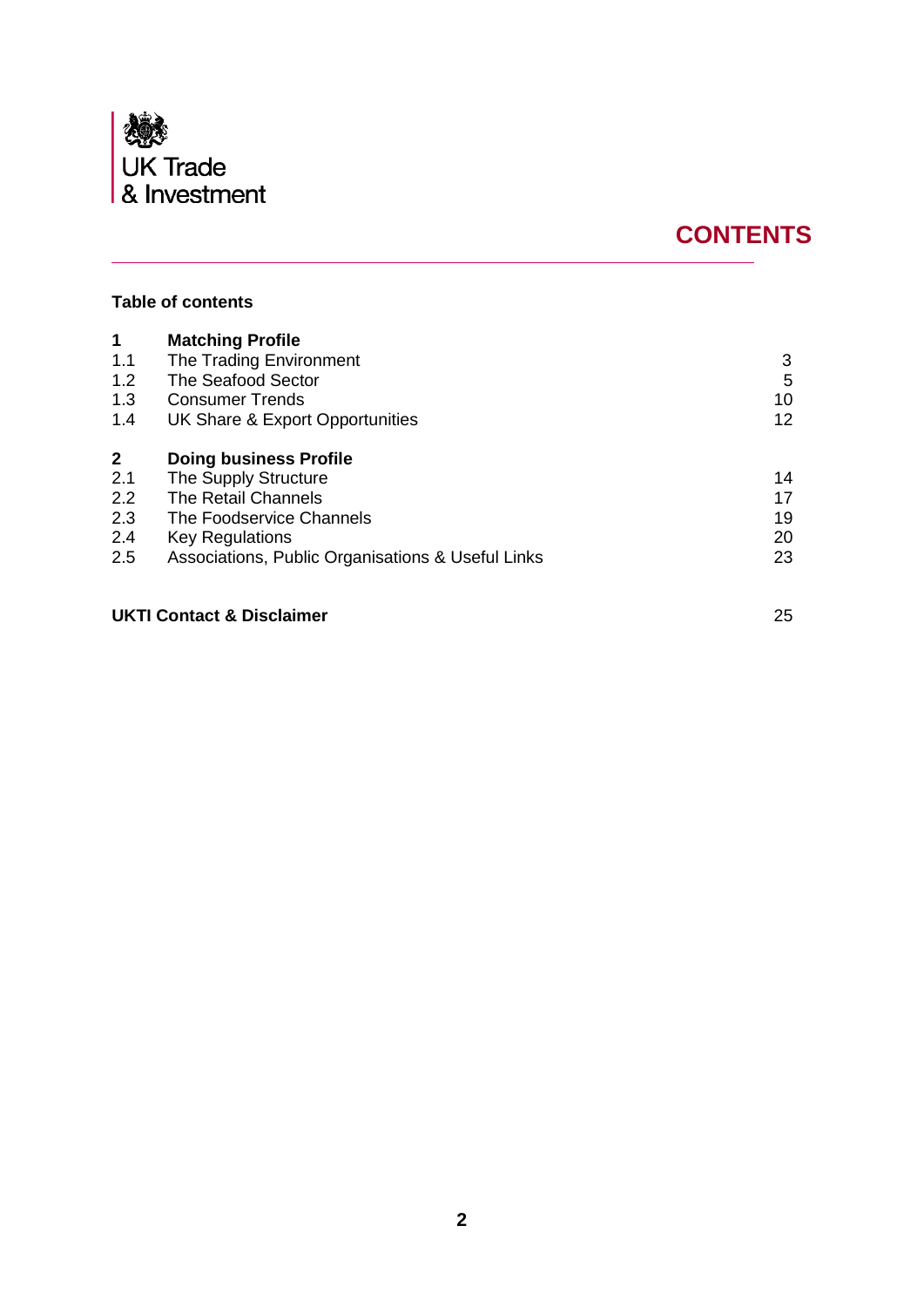

## **SECTION 1 – MATCHING PROFILE**

## **1.1 THE TRADING ENVIRONMENT**

| <b>KEY FIGURES</b>          |                                                           |
|-----------------------------|-----------------------------------------------------------|
| Population (Jan 2014)       | 5.6 million                                               |
| <b>Land Area</b>            | 42,916 sq km                                              |
| Inhabitants per sq. km      | 131.1                                                     |
| No. of households           | 2,621,249                                                 |
| Capital                     | Copenhagen                                                |
| <b>Other Main Cities</b>    | Aarhus, Odense, Aalborg                                   |
| Language                    | Danish                                                    |
| Religion                    | Protestant (90%)                                          |
| Currency                    | Danish Kroner                                             |
| Exchange rate Euro/£        | €1=7.45 DKK £1=9.45 DKK                                   |
| <b>Total GDP (2014)</b>     | DKK 466.2 billion                                         |
| Real GDP growth rate (2013) | 0.4%                                                      |
| GDP per capita (2013)       | DKK 277,500                                               |
| Inflation (2013)            | 0.8%                                                      |
| Unemployment rate (2013)    | 4.1%                                                      |
| <b>International status</b> | Member of the EU                                          |
| <b>Government Type</b>      | <b>Constitutional Monarchy</b>                            |
| Government                  | Coalition of The Social Democrats and The Social Liberals |
| Total imports 2013          | 552,269 million DKK                                       |
| Total exports 2013          | 625,217 million DKK                                       |
| Total imports from UK 2013  | 28,792 million DKK                                        |
| Total exports to UK 2013    | 53,567 million DKK                                        |
| Top import countries        | Germany, Sweden, Netherlands (UK 6 <sup>th</sup> )        |
| Top export countries        | Germany, Sweden, United Kingdom                           |

**Source: Statistics Denmark, OECD Denmark**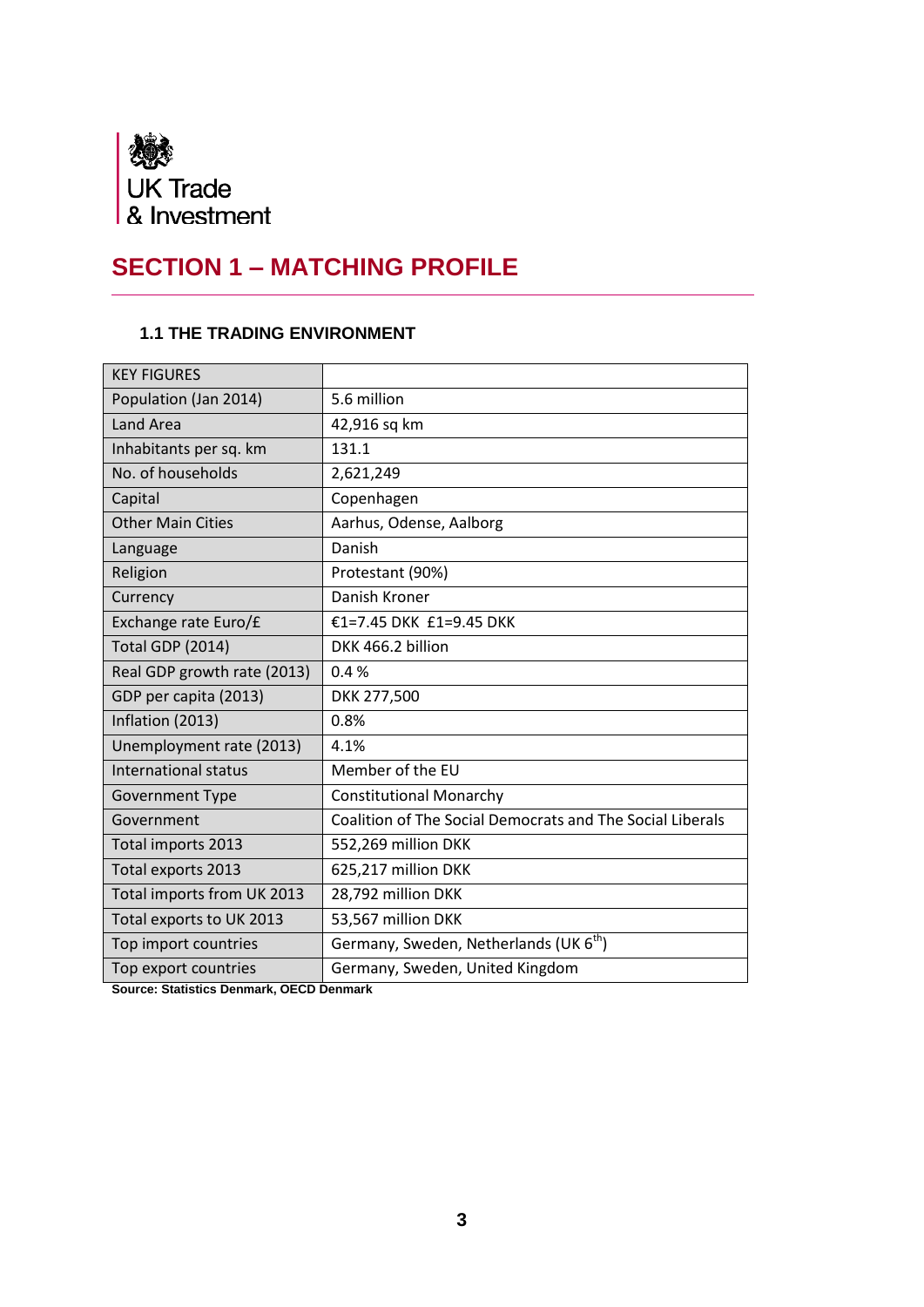#### **The Faroe Islands and Greenland**

The Faroe Islands in the North Atlantic and Greenland also belong to Denmark. They have been parts of the Danish Realm since the 18th century. Due to their special status nationally, historically and geographically they have an extensive type of self-government and have assumed legislative and administrative responsibility.

#### **The Danish Economy**

The Danish Economy thrives on trade in the EU and Globally.

Denmark's economic development has been stagnant in recent years. High growth rates in 2004-2007 was followed by negative growth in 2008 and a historical economic downturn by 5.7 per cent in 2009. The Danish economy partially recovered in 2010 and 2011 – followed by a new economic stagnation in 2012 and 2013. GDP increased by 0.4 per cent in 2013.

After 4 years of decrease in employment the trend changed in 2013. Employment increased by 9,000 people (0.3%).

#### **Foreign trade**

There was a sharp fall in Denmark's total exports and imports in 2009 due to the global financial crisis and the subsequent economic slowdown. The foreign trade partially recovered in 2010 and 2011 with growth in exports as well as imports. This recovery slowed down in 2012 and 2013 with only a marginal increase in the foreign trade. Viewed over a large number of years, external trade has increased considerably and today, makes up a far greater share of valued added than was previously the case.

#### **Denmark's neighbours are their largest trading partners**

Denmark's largest trading partners are those geographically close to Denmark. Germany is Denmark's largest trading partner, but in recent years exports to Germany have been declining relatively. Other significant trading partners in the EU are Sweden, Netherlands and the UK.

In 2013, the other 27 EU countries accounted for 66 per cent of the total Danish external trade and Norway another 6 per cent.

The import of goods to Denmark is dominated by oil, goods for consumption and goods for use in the manufacturing industry and other industries

The export of goods from Denmark is dominated by Machinery & Instruments, Pharmaceutical & Medical products and Agriculture/Food products.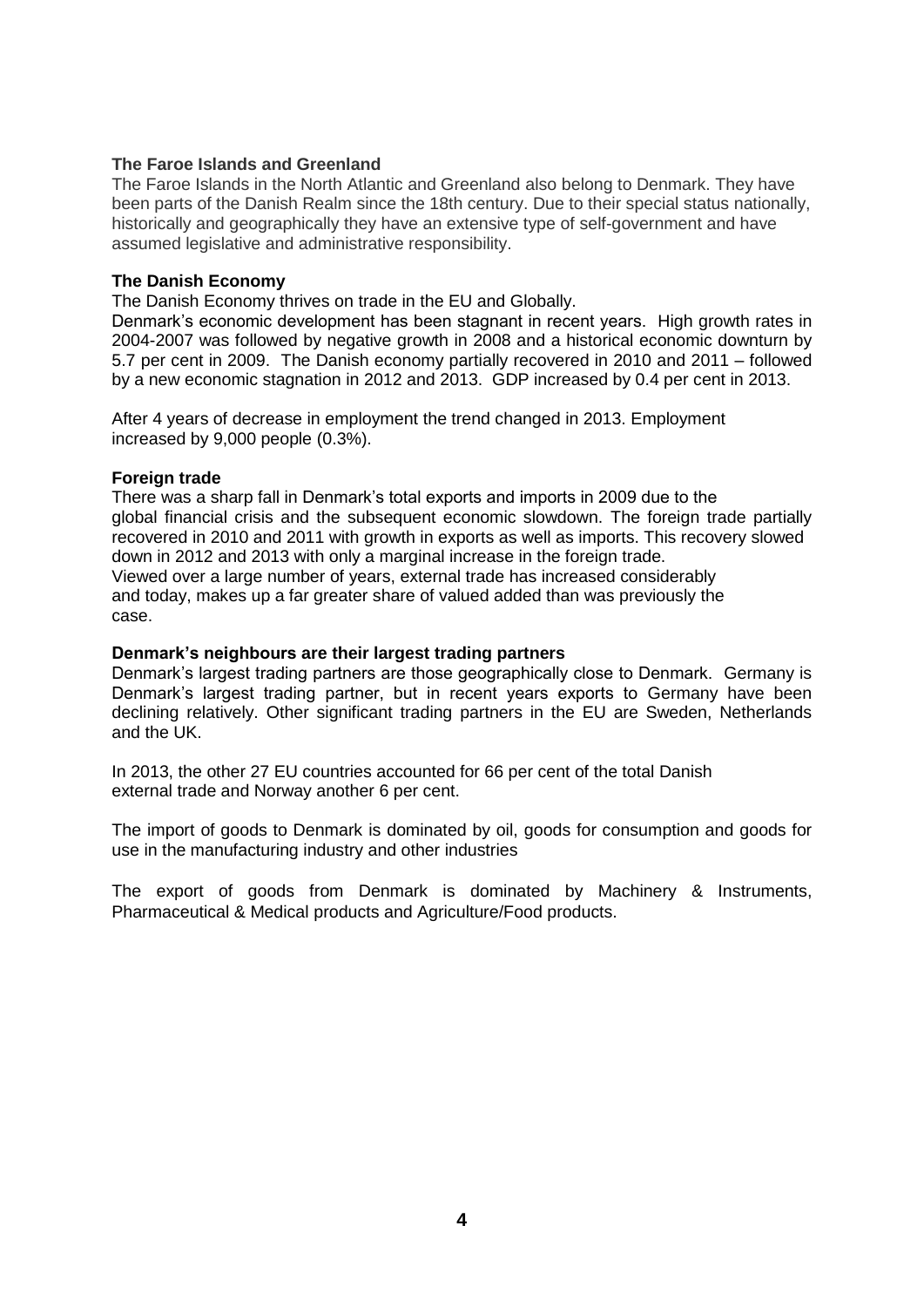### **1.2 THE SEAFOOD SECTOR**

The Basic Conditions for Danish Fisheries are determined by the EU common fisheries policy. Central in this overall framework is the determination of total allowable catches (TAC).

Denmark is the fifth largest exporter of fish and fish products in the world and it is therefore an important industry sector.

There are approx. 3,400 fishing vessels, crewed by approximately 5,400. Small vessels represent the bulk of the fleet (81%), while vessels longer than 24 metres account for less than 3% and represent more than 63% of the total gross tonnage. Around 80% of Danish vessels, that is vessels less than 12 metres, use set gillnets.

There are over 6,500 people employed in the Danish fishing industry as a whole.

The total annual catch value is approximately 3.0 billion DKK. The value of exported fishery products (incl. products based on imported raw material) is 16.5 billion DKK.

The majority of the Danish catch is from the North Sea, followed by the Belt Sea and Liim Fjord.

#### **Fish Processing**

In 2013, the total income from the Danish fish processing industry amounted to 2 billion euros. Most of the processing facilities in Denmark are located in northern Jutland close to the major landing sites. The main products are fresh and frozen fillets, smoked, salted and dried fish, as well as preserved and canned fish. The most important group for consumption is preserved/canned fish which accounts for up to 65% of the volume of the total processed products. Another significant part of the Danish fish processing sector is fish meal and fish oil, which accounts for up to 68% of the total volume of industrial fisheries. The processing sector is important to Denmark as it provides a source of jobs in remote fishing communities. Employment in fish processing is about 70% on the total employment in the fishery industry.

#### **Future**

Both fisheries and aquaculture are currently undergoing development in Denmark. The production of fish and shellfish in the aquaculture sector is expected to show increased growth in the coming years.

| <b>SPECIES</b> | <b>PRICE PER KILO</b> |
|----------------|-----------------------|
| Cod            | 25.75 DKK             |
| Herring        | 6.39 DKK              |
| <b>Haddock</b> | 17.48 DKK             |
| Plaice         | 10.64 DKK             |
| Saithe         | 19.25 DKK             |
| <b>Pollack</b> | 29.64 DKK             |
| Turbot         | 86.92 DKK             |

#### **Average Prices at Auction in January 2014.**

Source: fishbranchen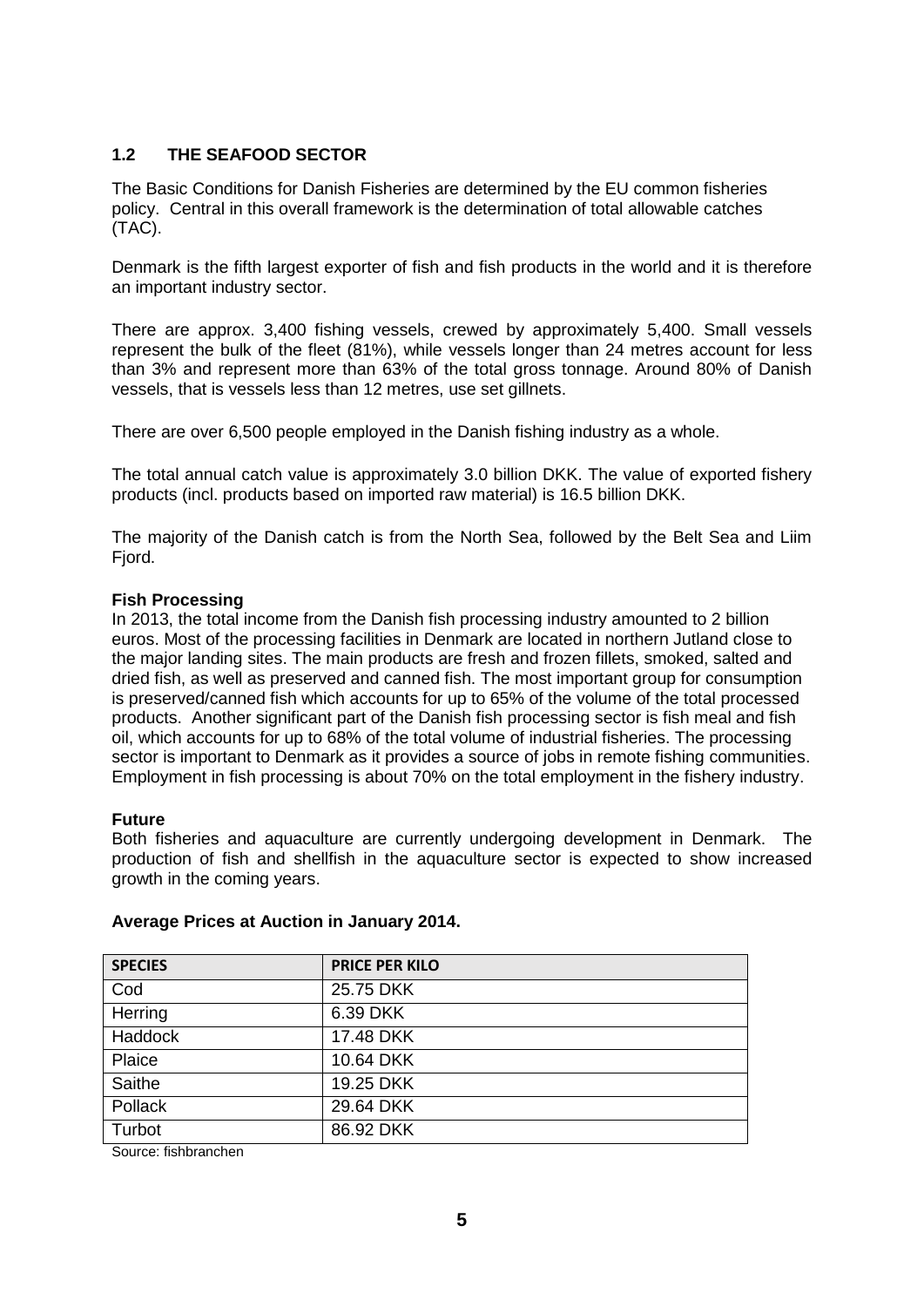## **THE TOTAL DANISH IMPORTS FROM THE EU: 436,839 TONNES - 3,834 MILLION DKK.**



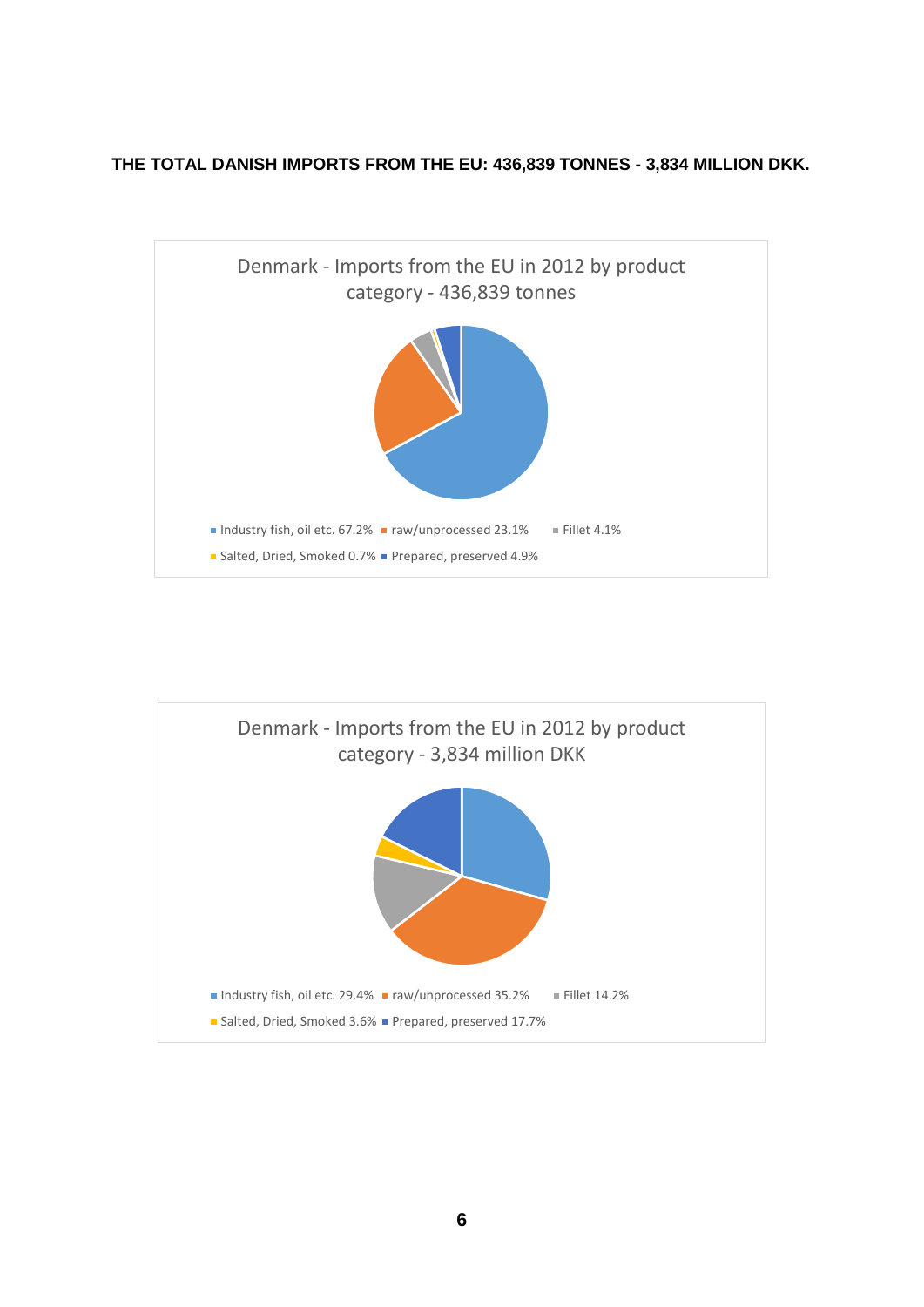



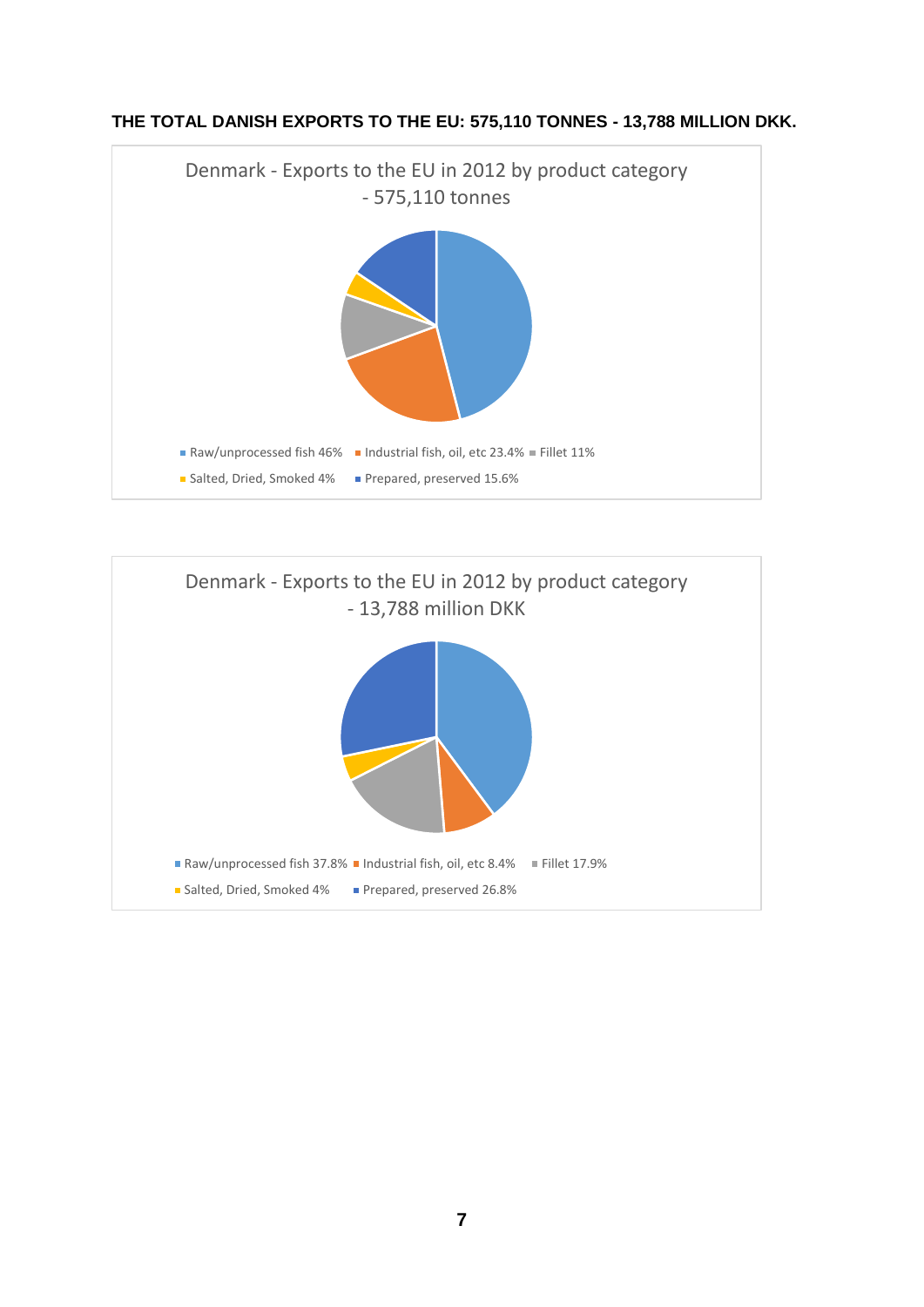#### **Danish Fishing Ports**

There are 8 main fishing ports in Denmark. Herring, Mackerel, Cod, European Plaice and Mussels are the main types of fish and crustaceans landing in Denmark.

| <b>Fishing Port</b> | <b>Main types of Species</b>                            | Total<br>Tonnes* | <b>Website</b>                               |
|---------------------|---------------------------------------------------------|------------------|----------------------------------------------|
| Hanstholm           | Saithe, Cod, European<br>Plaice                         | 135,931          | www.hanstholmhavn.dk                         |
| Skagen              | Herring                                                 | 291,919          | www.skagen-havn.dk                           |
| Esbjerg             | Shrimp, European<br>Plaice, Mussel                      | 2,096            | www.portesbjerg.dk                           |
| Thyborøn            | <b>European Plaice</b>                                  | 234,040          | www.thyboronport.dk                          |
| <b>Hirtshals</b>    | Mackerel & Herring                                      | 50,130           | www.hirtshalshavn.dk                         |
| <b>Hvide Sande</b>  | <b>European Plaice</b>                                  | 52,521           | www.hvidesande.dk/havn                       |
| <b>Bornholm</b>     | Cod                                                     | 35,936           | www.roennehavn.dk                            |
| Grenå               | Sprat, Herring                                          | 33,944           | www.port-of-grenaa.com                       |
| <b>Other Ports</b>  | Blue Mussel, Herring,<br>Cod, European Plaice,<br>Sprat | 75,088           | N/A                                          |
| <b>Total</b>        |                                                         | 911,606*         | (*620,524 tonnes for<br>industrial purposes) |

Table: Key Fishing Ports in Denmark and Total Landings in 2011

Source: Ministry of Food, Agriculture and Fisheries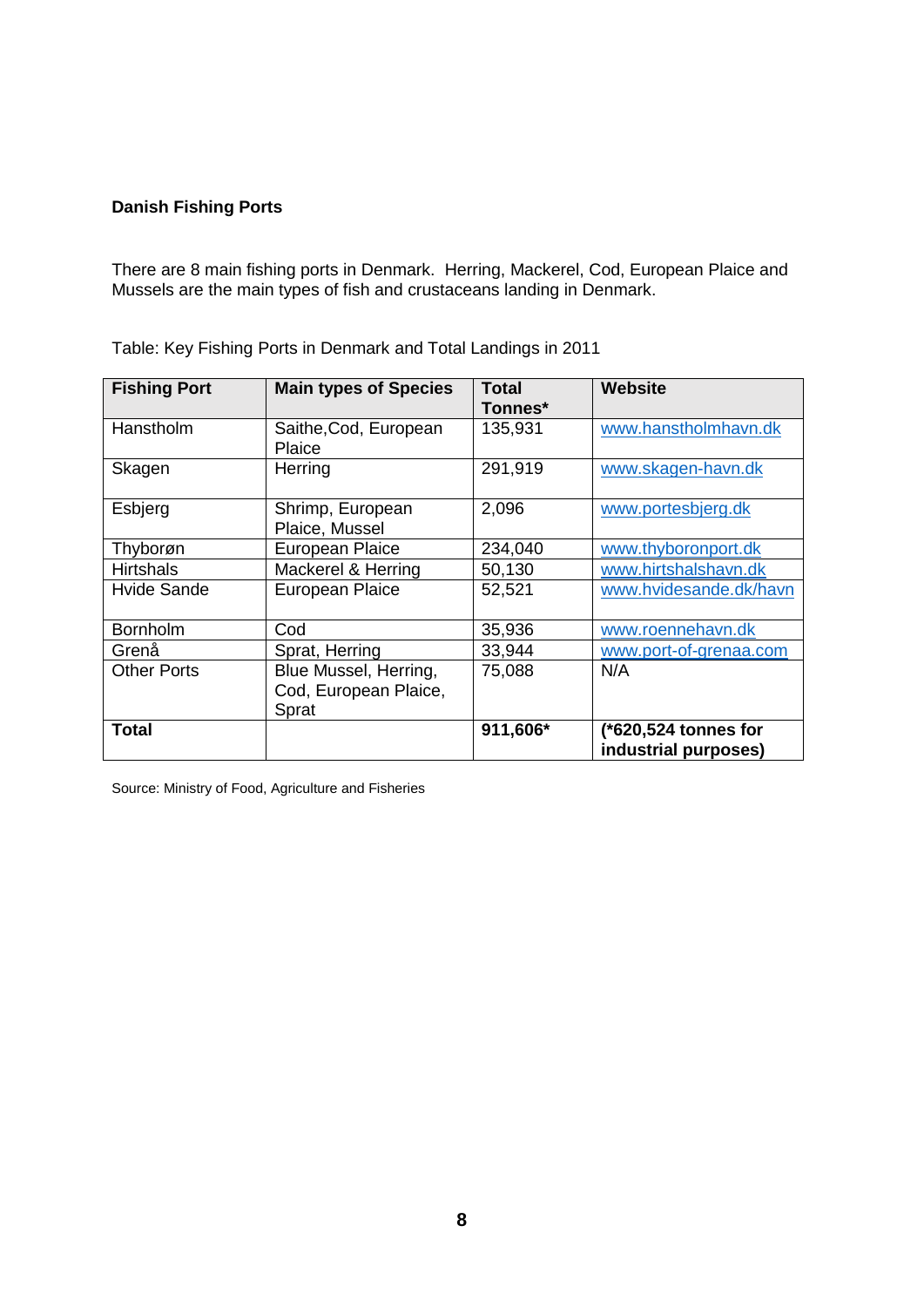| <b>Edible fish Value</b>  |               |           | <b>Other</b> |            | <b>Third</b>            |             |               |                  |
|---------------------------|---------------|-----------|--------------|------------|-------------------------|-------------|---------------|------------------|
| in tonnes/1,000           | <b>Danish</b> |           | <b>EU</b>    |            | country                 |             | <b>Total</b>  | <b>Total</b>     |
| <b>DKK</b>                | vessels       |           | vessels      |            | vessels                 |             | landing       | Value            |
|                           |               |           |              | 1,000      |                         | 1,000       |               |                  |
|                           | Tonnes        | 1,000 DKK | Tonnes       | <b>DKK</b> | Tonnes                  | <b>DKK</b>  | <b>Tonnes</b> | <b>1,000 DKK</b> |
| <b>Blue Whiting</b>       | 129           | 0         | 3            | 3          | 22                      | 11          | 154           | 13               |
| Tusk                      | 48            | 644       | 14           | 183        | 5                       | 70          | 67            | 897              |
| Whiting                   | 218           | 1.647     | 42           | 417        | 6                       | 49          | 266           | 2.113            |
| Haddock                   | 2.004         | 22.269    | 869          | 10.621     | 144                     | 1.732       | 3.018         | 34.621           |
| European Hake             | 1.967         | 27.437    | 403          | 6.551      | 176                     | 2.296       | 2.546         | 36.284           |
| Ling                      | 581           | 8.18      | 105          | 1.596      | 65                      | 906         | 750           | 10.682           |
| Pollack                   | 255           | 6.622     | 114          | 2.927      | 19                      | 447         | 388           | 9.996            |
| Saithe                    | 5.295         | 68.502    | 10.637       | 124.981    | 3.141                   | 36.582      | 19.073        | 230.065          |
| Cod                       | 19.187        | 325.825   | 3.484        | 72.726     | 693                     | 18.222      | 23.364        | 416.773          |
| <b>Other Codfish</b>      | $\mathbf{1}$  | 18        | 0            | 4          | 0                       | $\mathbf 0$ | 1             | 22               |
| <b>Greenland Halibut</b>  | 46            | 4.245     | 8            | 722        | 3                       | 243         | 57            | 5.21             |
| Common dab                | 1.543         | 10.664    | 455          | 1.494      | 13                      | 97          | 2.012         | 12.255           |
| Turbot                    | 651           | 47.656    | 68           | 4.421      | 3                       | 230         | 722           | 52.307           |
| <b>European Plaice</b>    | 19.089        | 198.515   | 3.455        | 30.463     | 206                     | 2.712       | 22.751        | 231.691          |
| Lemon Sole                | 1.13          | 42.268    | 284          | 9.079      | 10                      | 430         | 1.424         | 51.776           |
| European                  |               |           |              |            |                         |             |               |                  |
| Flounder                  | 1.287         | 6.137     | 15           | 34         | $\pmb{0}$               | 1           | 1.302         | 6.172            |
| Witch Flounder            | 756           | 17.205    | 13           | 224        | 9                       | 199         | 779           | 17.628           |
| Brill                     | 245           | 11.491    | 36           | 1.559      | $\mathbf{1}$            | 56          | 282           | 13.107           |
| Common Sole               | 505           | 46.232    | 51           | 4.403      | $\overline{3}$          | 297         | 559           | 50.932           |
| <b>Other Flatfish</b>     | 22            | 301       | 14           | 212        | 484                     | 16.535      | 519           | 17.048           |
| Sprat                     | 8.848         | 18.302    | 15.462       | 32.549     |                         |             | 24.31         | 50.851           |
| Norway Puot               | 22            | 18        |              |            | $\overline{2}$          | 1           | 24            | 19               |
| Atlantic<br>Horsemackerel | 1             | 6         |              |            |                         |             | 1             | 6                |
| Roundnose Grena           | 4             | 23        |              | $\bullet$  | $\mathbf{1}$            | 3           | 5             | 26               |
| European Eel              | 272           | 19.562    |              |            |                         |             | 272           | 19.562           |
| European Eel,             |               |           |              |            |                         |             |               |                  |
| young                     | 84            | 5.23      |              |            |                         |             | 84            | 5.23             |
| <b>Greater Weever</b>     | 426           | 1.104     | 760          | 1.341      | 0                       | 0           | 1.186         | 2.445            |
| Catfish                   | 158           | 5.014     | 45           | 1.279      | $\overline{\mathbf{4}}$ | 155         | 208           | 6.448            |
| Monk                      | 1.088         | 46.097    | 99           | 4.094      | 48                      | 1.945       | 1.235         | 52.136           |
| Garfish                   | 294           | 1.679     | 0            | 0          |                         |             | 294           | 1.679            |
| Lump                      | 225           | 9.933     | 24           | 480        | $\pmb{0}$               | 13          | 250           | 10.427           |
| Salmon                    | 77            | 2.687     | 21           | 591        |                         |             | 98            | 3.278            |
| Mackerel                  | 21.363        | 260.992   | 6.908        | 86.185     | 24                      | 32          | 28.296        | 347.208          |
| <b>Edible fish Value</b>  | <b>Danish</b> |           | <b>Other</b> |            | <b>Third</b>            |             | <b>Total</b>  | <b>Total</b>     |

## **Table: 2011 Total Landings of Fish, Crustaceans & Molluscs into Denmark .**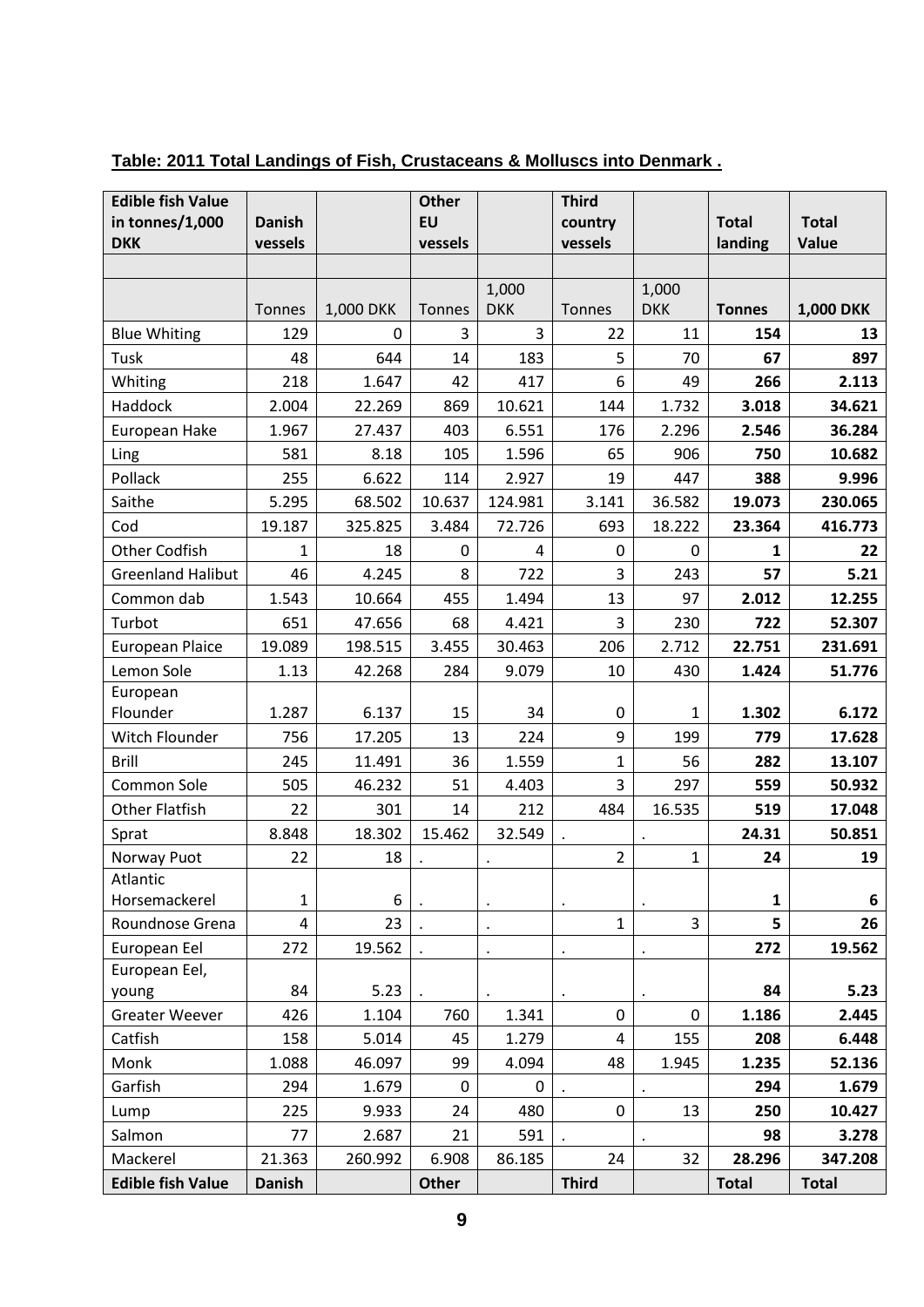| in tonnes/1,000       | vessels |           | <b>EU</b> |           | country        |           | landing      | Value     |
|-----------------------|---------|-----------|-----------|-----------|----------------|-----------|--------------|-----------|
| <b>DKK</b>            |         |           | vessels   |           | vessels        |           |              |           |
| Picked                |         |           |           |           |                |           |              |           |
| Dogfish/Velletvely    | 24      | 344       | $\Omega$  | 7         | 1              | 13        | 25           | 364       |
| Ray                   | 44      | 877       | $\Omega$  | 3         | $\Omega$       | 4         | 45           | 884       |
| <b>Herring</b>        | 40.673  | 189.773   | 46.903    | 140.427   | 20.182         | 118.75    | 107.758      | 448.95    |
| Skate                 | 2       | 40        |           | $\bullet$ | $\Omega$       | 1         | $\mathbf{2}$ | 41        |
| Lumpfish              | 59      | 364       | $\Omega$  | 2         | $\Omega$       | $\Omega$  | 59           | 366       |
| <b>Other Seafish</b>  | 150     | 2.772     | 66        | 572       | 5              | 54        | 222          | 3.398     |
| Freshwater Fish       | 106     | 2.352     | $\cdot$   |           | $\bullet$      | $\bullet$ | 106          | 2.352     |
| <b>Blue Mussel</b>    | 34.443  | 38.116    |           | $\cdot$   | $\bullet$      | $\bullet$ | 34.443       | 38.116    |
| <b>Other Mussel</b>   | 794     | 5.958     | $\cdot$   | $\cdot$   | $\bullet$      | $\bullet$ | 794          | 5.958     |
| North Deepwater       |         |           |           |           |                |           |              |           |
| Prawn                 | 1.364   | 50.181    | 5         | 63        | 314            | 4.428     | 1.683        | 54.672    |
| Common Shrimp         | 3.01    | 39.614    | 1.818     | 12.36     |                |           | 4.828        | 51.974    |
| Other Shrimps         | 35      | 1.969     |           |           | $\bullet$      | $\bullet$ | 35           | 1.969     |
| Norway Lobster        | 3.575   | 270.187   | 66        | 4.167     | $\overline{2}$ | 190       | 3.643        | 274.544   |
| Other Crustacean      | 270     | 10.364    | 13        | 204       | 2              | 35        | 284          | 10.603    |
| <b>Other Mulluscs</b> | 850     | 22.972    | 8         | 208       | 1              | 36        | 860          | 23.217    |
| Species for           |         |           |           |           |                |           |              |           |
| industrial purpose    | 437.14  | 716.212   | 137.44    | 239.46    | 45.938         | 96.295    | 620.524      | 1.051.968 |
| <b>Total</b>          | 610.37  | 2.568.601 | 229.71    | 796.612   | 71.529         | 303.074   | 911.606      | 3.668.286 |

Source: Ministry of Food, Agriculture and Fisheries

#### **1.3 CONSUMER TRENDS IN DENMARK**

- In 2014, Singles accounted for 1.5 million households. Food & Drink suppliers have addressed this large target group by changing packaging and portion sizes to accommodate this sector.
- A focus on reducing food waste in the industry, In this connection; consumer discounts for multiple purchases such as 3 for 2 and bulk purchases of fruit and Veg are less prominent in the supermarkets.
- Healthy Food & Drinks, Free From products, Superfoods, Natural and Organic products are continuing growth sectors.
- Nordic food is the new gastronomic trend in Europe and the principles behind Nordic cuisine are in line with the basic principles of organic farming. Denmark has the highest per capita sales of organic food in the world.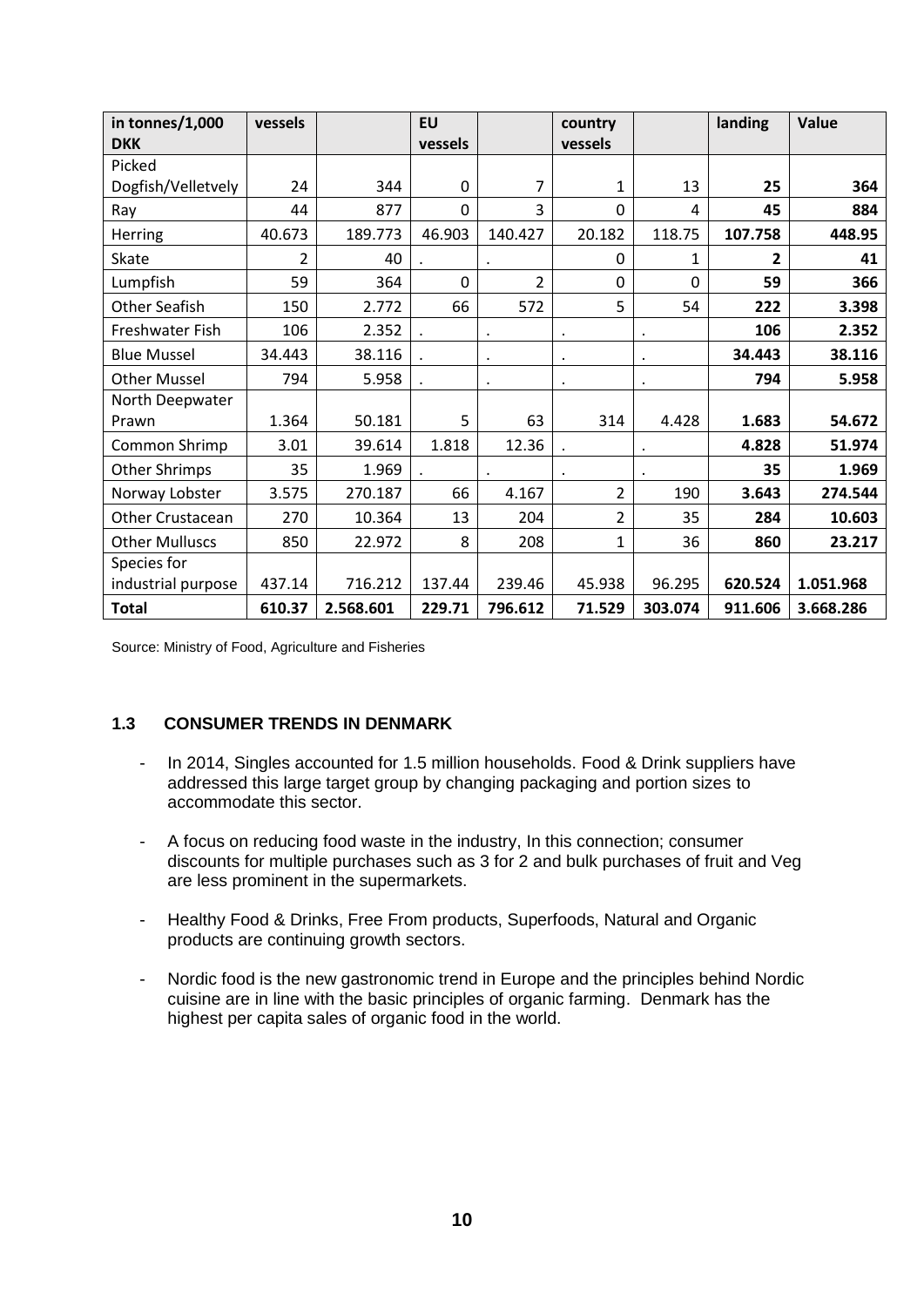- Sustainability, traceability and the origin of products is becoming increasingly important.
- In 2014, there is a drive by some supermarket chains to focus on locally produced food & drink products from smaller suppliers.

A general trend for convenience products and a demand for high availability of products.

- The 'Food to go' market is a growing sector with new exciting concepts.
- The supermarkets offer a wider range of fresh finished meals and salads.
- Meal boxes containing all the ingredients and a recipe can be ordered online.
- Upmarket food markets with a focus on fresh, quality local produce and new concepts. For example, TorvehallerneKBH is the biggest food market in Copenhagen. [www.torvehallernekbh.dk/english.](http://www.torvehallernekbh.dk/english)

#### **Consumer Fish Trends:**

The Danes are eating significantly more fresh fish than previous years. In 2013, there was sold 1100 tonnes more fresh fish to consumers than in 2012.

This increase started in 2006, when the 'Eat fish twice a week' campaign was launch by the Danish Government. The Ministry of Food recommends consumers to eat 350 grams fish a week.

Since this launch, consumption has increased with 1500 tonnes of fish and 800 tonnes of convenience meals with fish. Overall, the turnover of fresh, frozen and tinned fish has increased with 48 million DKK, approximately 1.2%. In general the sale of frozen & tinned fish has fallen, the increase in the overall sector is due to the increased sale of fresh fish.

The increased availability of sustainable and organic fish products has stimulated consumer interest and demand in this area.

There is also greater accessibility to Fresh fish for consumers than previously:

- Supermarkets offer a door-to-door service for fresh fish in addition to fresh fish counters in a number of stores.
- Online fish retailers than deliver daily fish boxes to households.
- Companies supplying fruit and vegetable boxes to households have now expanded into meal boxes including fresh fish and meat options.

Source: fishbranchen.dk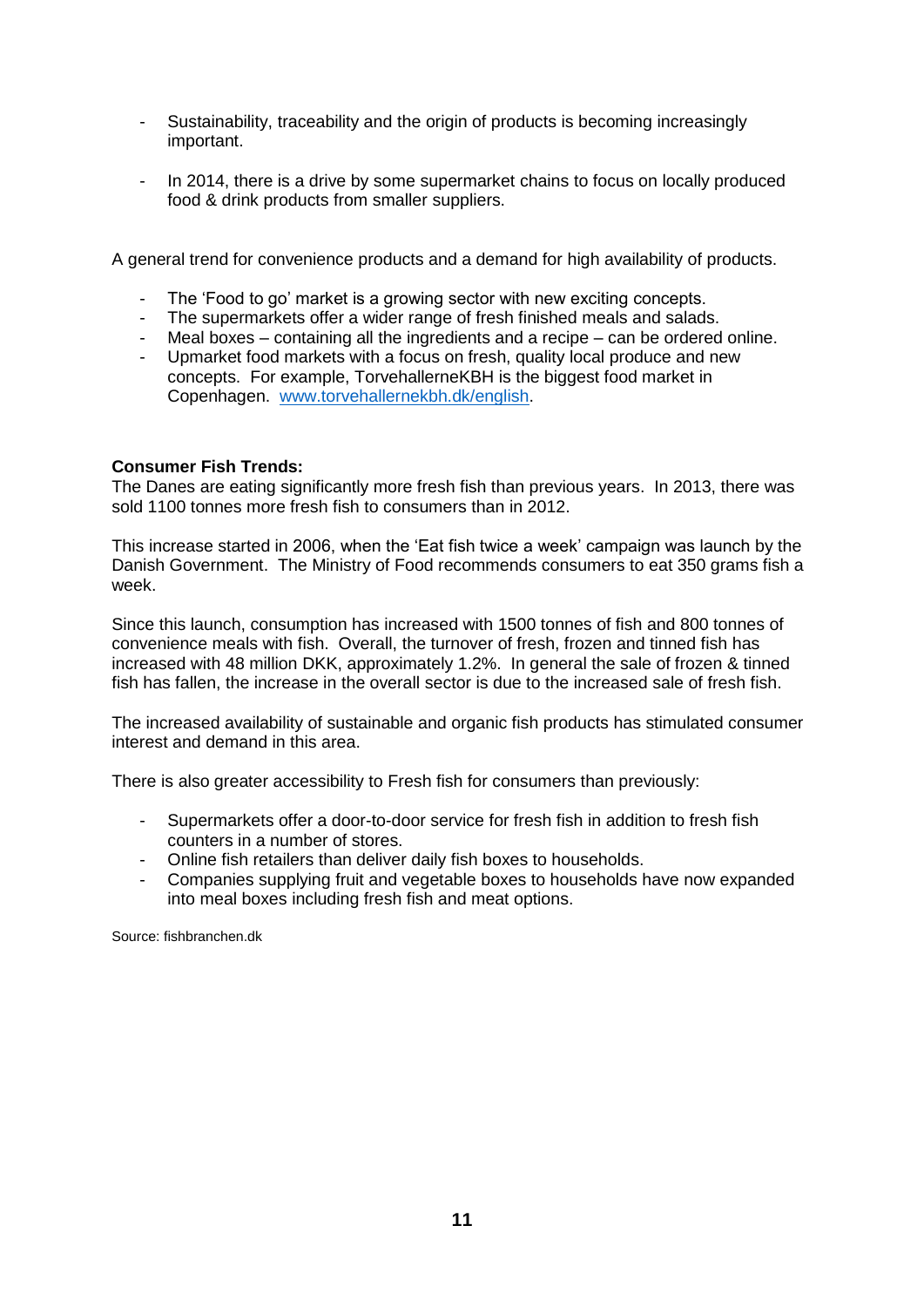#### **1.4 UK SHARE AND EXPORT OPPORTUNITIES**

In 2012, the UK exported 24,102 tonnes of fish and fish products to Denmark worth approximately 377 million DKK. In 2011, there figures were 24,000 tonnes and 405 million DKK. Indicating an overall increase of 102 tonnes of fish & fish products to Denmark, however, the overall value has decreased.

In 2012, the leading species of saltwater fish included Mackerel (8,941), Herring & Pollack and accounts for 11,393 tonnes at a value of 109 million DKK. The leading species of Freshwater fish includes Trout & Salmon and accounts for 2,364 tonnes at a value of 63 million DKK. In addition, Denmark imported 3,522 tonnes of fish oil from the UK at a value of 46 million DDK. This accounts for approximately 20% of all the fish oil imported from the EU to Denmark.

However, this positive UK development is not the same for other EU countries. The total fish imports from the EU to Denmark has decreased in 2012 to 436,839 from 622,341 tonnes in 2011. Sweden accounted for the largest decrease, followed by Germany. In the same period, imports from third countries (outside of the EU) increased by approximately 40 tonnes.

| Category             | Species - Fresh & Frozen | UK            | <b>EU Total</b> |
|----------------------|--------------------------|---------------|-----------------|
|                      |                          | <b>Tonnes</b> | <b>Tonnes</b>   |
| <b>Total</b>         |                          | 24,102        | 436,839         |
| Whole saltwater fish | <b>Herring</b>           | 1256          | 23,094          |
|                      | Flatfish                 | 54            | 1097            |
|                      | Cod                      | 92            | 12,921          |
|                      | Haddock                  | 60            | 1663            |
|                      | Pollack                  | 1196          | 8417            |
|                      | Other codfish            | 87            | 1,379           |
|                      | Mackerel                 | 8941          | 11,039          |
|                      | Other fish               | 95            | 26,369          |
|                      | <b>Total</b>             | 11,781        | 85,978          |
| Freshwater fish      | Salmon and trout         | 2364          | 10,426          |
|                      | Eel                      | 1             | 266             |
|                      | Other freshwater fish    | 2             | 998             |
|                      | <b>Total</b>             | 2367          | 10,426          |
| Molluscs and         | Lobster and Norway       |               |                 |
| Crustaceans          | lobster                  | 121           | 576             |
|                      | Shrimps                  | 355           | 1,673           |
|                      | <b>Other Crustaceans</b> | 5             | 86              |
|                      | <b>Mussels</b>           | 65            | 550             |
|                      | <b>Other Molluscs</b>    | 1             | 524             |
|                      | <b>Total</b>             | 547           | 3,409           |

#### **Table: Danish Imports from the UK – Fish & Fish Products in tonnes 2012 including consumption and industrial use.**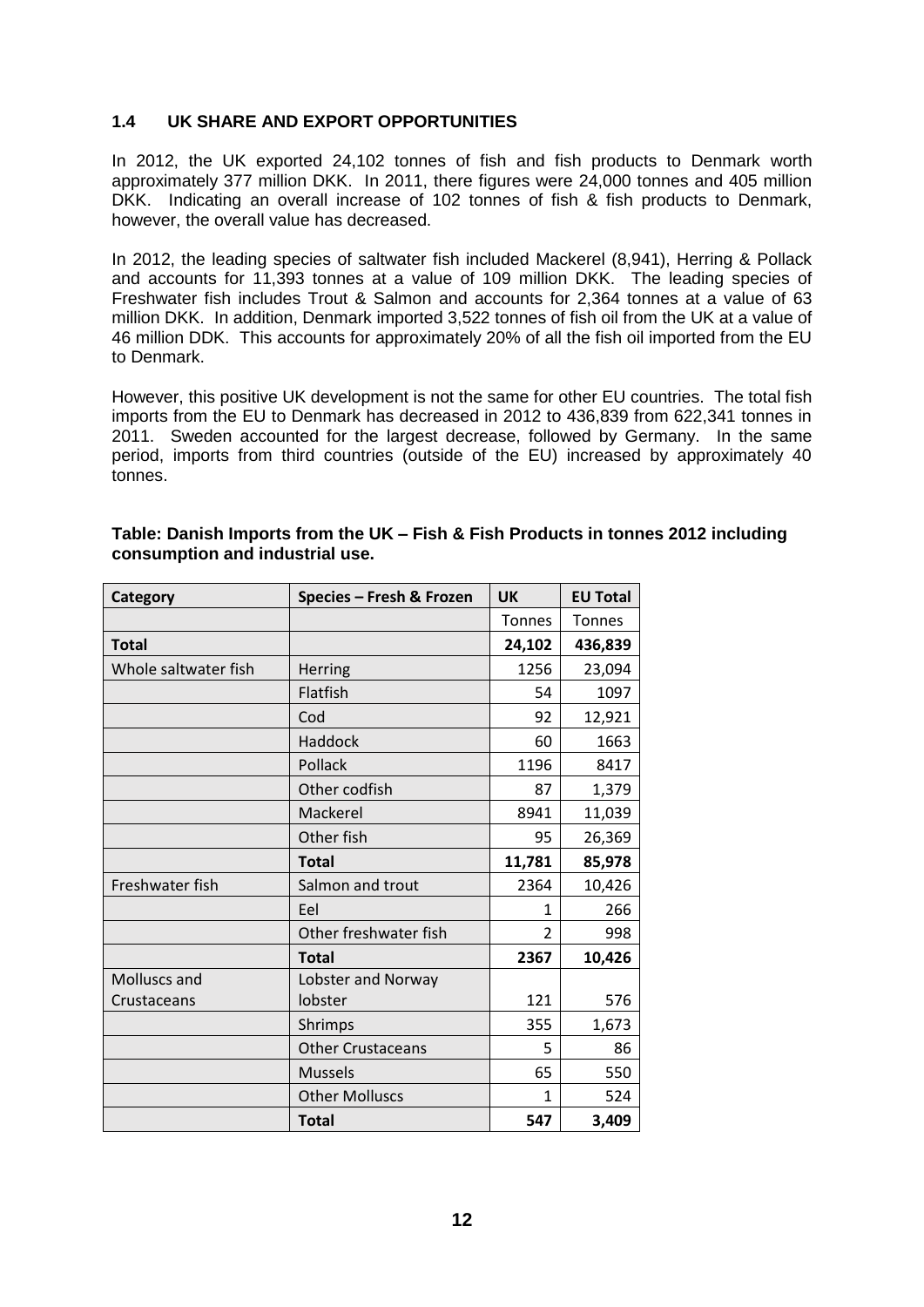| Category               | Species - Fresh & Frozen  | <b>UK</b>      | <b>EU Total</b> |
|------------------------|---------------------------|----------------|-----------------|
| <b>Industrial Fish</b> | <b>Total</b>              | 2,264          | 209,391         |
| Fillet                 | Mackerel                  | 410            | 761             |
|                        | Salmon and trout          | 259            | 3010            |
|                        | Other                     | 354            | 13,955          |
|                        | <b>Total</b>              | 1,025          | 17,726          |
| Salted, dried, smoked  | Herring                   | 3              | 31              |
|                        | Salmon & Trout            | 18             | 1,771           |
|                        | Cod                       | 3              | 13              |
|                        | Other                     | 10             | 1,436           |
|                        | <b>Total</b>              | 34             | 3,251           |
| Prepared or Preserved  | Mackerel                  | 210            | 2,921           |
|                        | Shrimps                   | 409            | 2,069           |
|                        | Sardine                   | 90             | 150             |
|                        | Fillet                    | 33             | 5,521           |
|                        | Ready-prepared dishes     |                |                 |
|                        | etc.                      | 18             | 2,807           |
|                        | Other fish commodities    | 1414           | 6,911           |
|                        | <b>Other Molluscs and</b> |                |                 |
|                        | Crustaceans               | 39             | 944             |
|                        | <b>Total</b>              | 2,213          | 21,323          |
| Fishmeal, oil etc.     | Fishmeal                  | 336            | 65,287          |
|                        | Fish oil                  | 3,522          | 18,506          |
|                        | Fish-liveroil             | 11             | 272             |
|                        | Solubles                  | $\overline{2}$ | 5               |
|                        | <b>Total</b>              | 3,872          | 84,070          |
| <b>TOTAL TONNES</b>    |                           | 24,102         | 436,839         |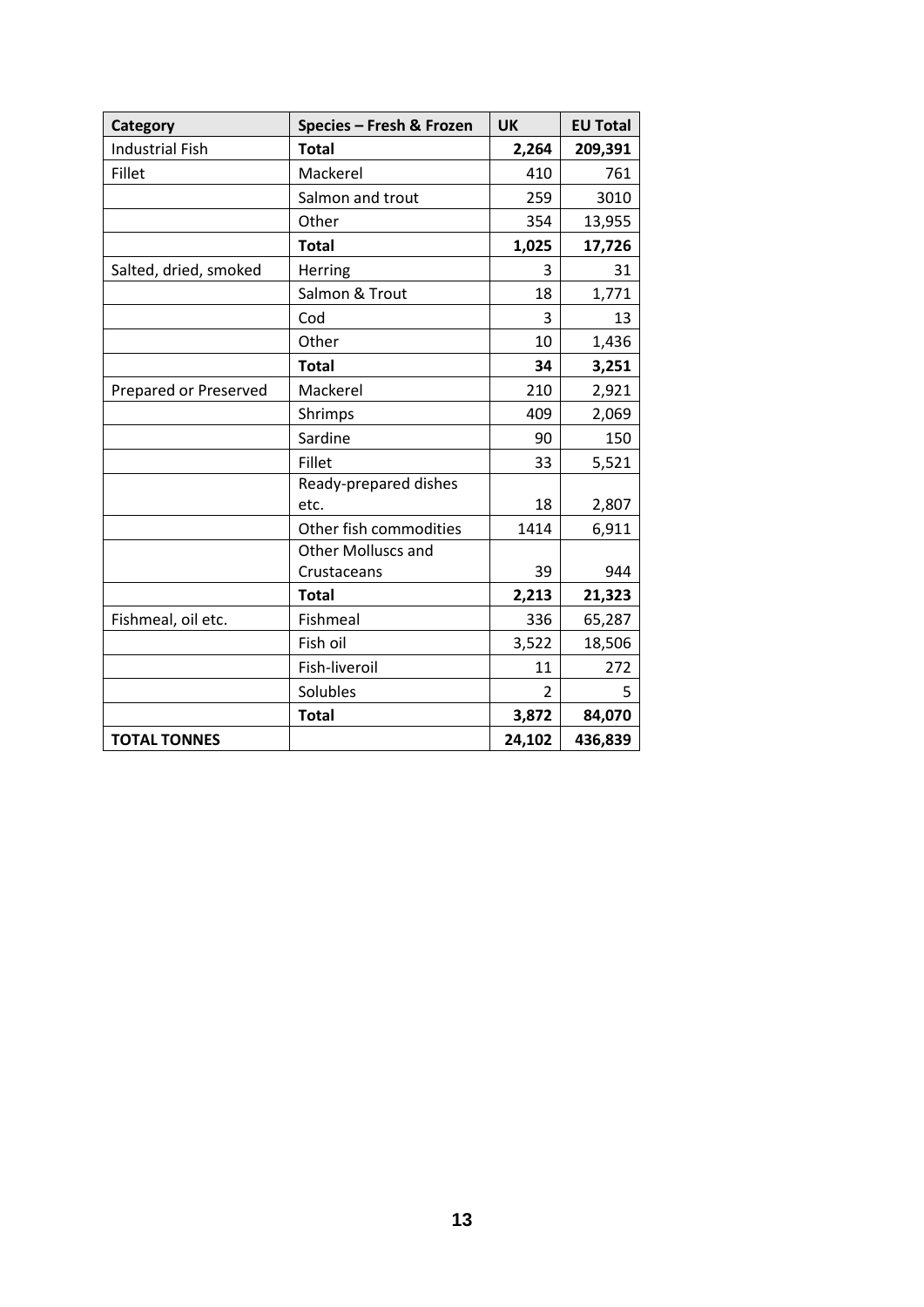## **SECTION 2 – DOING BUSINESS PROFILE**

#### **2.1 THE SUPPLY STRUCTURE IN DENMARK**

Denmark is among the major exporters of fish and seafood products worldwide. The fish and seafood are used for a variety of products ranging from fishmeal for industrial use to fish products for human consumption. The supply chain in the Danish Fisheries Sector is diverse and includes the fishermen, agents, exporters, wholesalers, importers, retailers and traders.

Intermediate and final products are produced by processors and sold onto the foodservice and retailers. Wholesalers often represent a number of clients at fish auctions. Retailers and caterers make up the final step in the supply chains – selling products to the consumers.

#### **A simple Danish supply chain is illustrated below.**



\*Importers/wholesalers/exporters and processors could also buy directly from international suppliers.

The top 3 fish processors/producers in Denmark are Royal Greenland (41% market share), A. Espersen A/S (10% market share) and Polar Seafood (12% market share). There are approximately 40 processors/producers in Denmark,

| <b>Company Name</b> | <b>Royal Greenland A/S</b>                               |
|---------------------|----------------------------------------------------------|
| Website             | www.royalgreenland.com                                   |
| Company description | Royal Greenland is the world's largest supplier of cold  |
|                     | water prawns and among the top ten seafood               |
|                     | producers. The have production facilities in a number of |
|                     | countries.                                               |
|                     | Royal Greenland caters to all customer segments with     |
|                     | their own brand and as a supplier for private labels.    |
|                     | Their customers include retailers and food service       |
|                     | professionals in a variety of sectors.                   |
|                     | Company Turnover: 5.3 Billion DKK.                       |

|  |  | The Key Processors of fish products with headquarters in Denmark |  |  |  |  |
|--|--|------------------------------------------------------------------|--|--|--|--|
|--|--|------------------------------------------------------------------|--|--|--|--|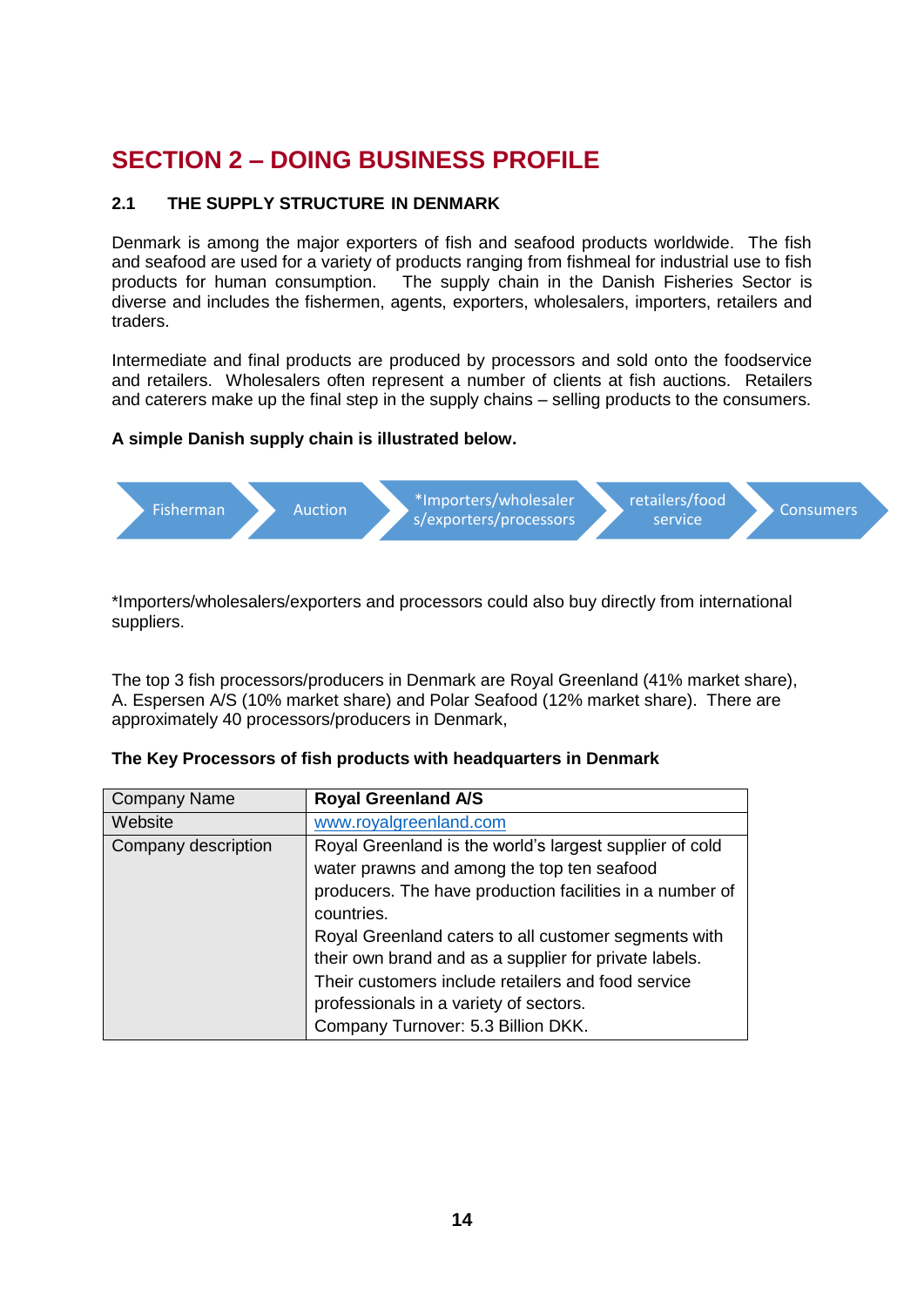| <b>Company Name</b> | A. Espersen A/S                                                                                                                                                                                                                                                                                                                                                                                                                                                       |
|---------------------|-----------------------------------------------------------------------------------------------------------------------------------------------------------------------------------------------------------------------------------------------------------------------------------------------------------------------------------------------------------------------------------------------------------------------------------------------------------------------|
| Website             | www.espersen.dk                                                                                                                                                                                                                                                                                                                                                                                                                                                       |
| Company description | Espersen is a world leader in the processing of frozen<br>fish blocks, frozen fillets, specials cuts, and breaded<br>and deluxe puff pastry fish products. They have modern<br>production plants and non-production units in Denmark,<br>France, Lithuania, Poland, Russia and Spain as well as<br>in China, Hong Kong and Vietnam. The company took<br>over the Danish company Rahbekfisk. The company<br>now has 1600 employees and a turnover of 2 billion<br>DKK. |

| Company Name        | <b>Polar Seafood</b>                                     |
|---------------------|----------------------------------------------------------|
| Website             | www.polarseafood.dk                                      |
| Company description | Polar Seafood is one of Scandinavia's leading suppliers  |
|                     | of a wide range of seafood ideally suited to processors, |
|                     | wholesalers, caterers and retail customers. Their head   |
|                     | office is in Greenland.                                  |

## **Other Key importers, exporters and processors.**

Please note this is only a sample list.

| Company Name        | <b>Nordic Seafood</b>                                                                                                                                                        |
|---------------------|------------------------------------------------------------------------------------------------------------------------------------------------------------------------------|
| Website             | www.nordicseafood.com                                                                                                                                                        |
| Company description | The company is an established leading importer,<br>distributor and processor of frozen fish and shellfish<br>from suppliers worldwide.<br>Company Turnover: 2.2 billion DKK. |

| Company Name        | Jeka Group A/S                                           |
|---------------------|----------------------------------------------------------|
| Website             | www.jekafish.dk                                          |
| Company description | The Jeka Group is an international company engaged in    |
|                     | production, sales and distribution of seafood. The group |
|                     | consists of 2 companies: Jeka Fish & Cimbric A/S.        |
|                     | Company Turnover: 282 million DKK.                       |

| Company Name        | Sirena A/S                                               |
|---------------------|----------------------------------------------------------|
| Website             | www.sirena.dk                                            |
| Company description | Sirena A/S is a leading Scandinavian supplier of fish    |
|                     | products and the largest exporter of cold-water shrimps. |
|                     | Company Turnover: 1.37 Billion Dkk.                      |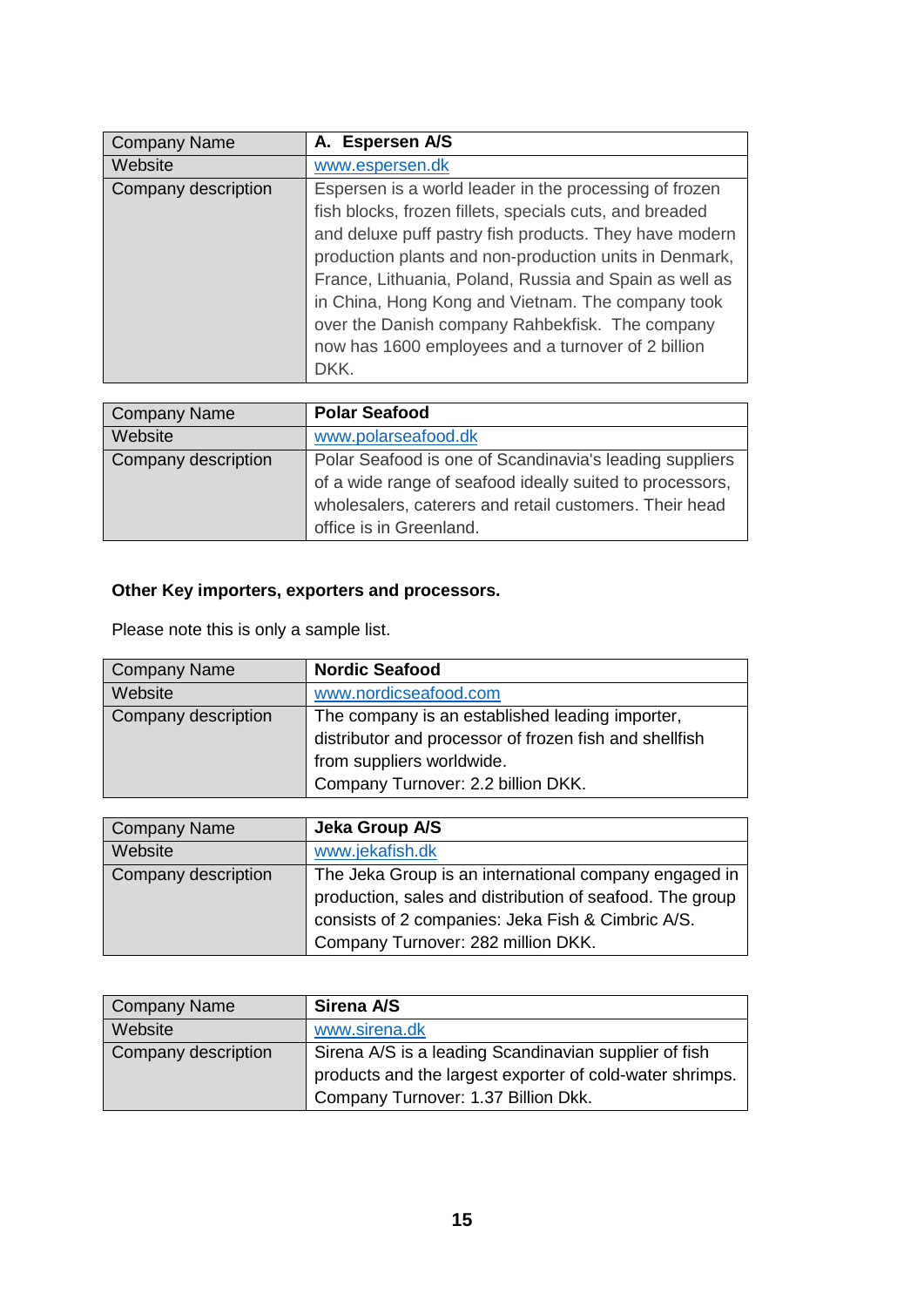| Company Name        | <b>Kangamiut Seafood A/S</b>                                |
|---------------------|-------------------------------------------------------------|
| Website             | www.kangamiut.dk                                            |
| Company description | The company is a large seafood exporter with                |
|                     | subsidiaries in a number of European countries. They        |
|                     | offer a wide range of frozen fish and also produce and      |
|                     | distribute finished products in cooperation with affiliated |
|                     | companies. Kangamiut Holding A/S owns a number of           |
|                     | seafood companies including Kangamiut Seafish A/S.          |
|                     | Company turnover: 765 million DKK.                          |

| Company Name        | <b>Alimex Seafood A/S</b>                             |
|---------------------|-------------------------------------------------------|
| Website             | www.alimex.dk                                         |
| Company description | Alimex Seafood A/S is an established production       |
|                     | company. Trading whitefish, in particular cod, Alaska |
|                     | pollock and saithe is a key activity. They source     |
|                     | products and raw materials through from suppliers     |
|                     | worldwide. They also own Boco Seafood and are part of |
|                     | the Kangamiut Holding.                                |
|                     | Company Turnover: 575 million DKK                     |

| Company Name        | <b>Brdr Schlie's Fiskeeport A/S</b>                                                                                                                                       |
|---------------------|---------------------------------------------------------------------------------------------------------------------------------------------------------------------------|
| Website             | www.brdr-schlie.dk                                                                                                                                                        |
| Company description | The company is a leading importer/exporter and<br>processor of fish. The company is expanding their<br>business in the coming year.<br>Company turnover: 500 million DKK. |

| Company Name        | Bjerrefisk a/s                                             |
|---------------------|------------------------------------------------------------|
| Website             | www.bjerrefisk.dk                                          |
| Company description | The company is an established importer and processor       |
|                     | of fish. They supply the food service, restaurants, hotels |
|                     | and cruise ships.                                          |

| Company Name        | <b>Ekko Fisk A/S</b>                                                                                                                          |
|---------------------|-----------------------------------------------------------------------------------------------------------------------------------------------|
| Website             | www.ekkofisk.com                                                                                                                              |
| Company description | Ekko Fish is an established producer of frozen and<br>salted fish products. Fish is purchased at Fish auctions<br>and also imported directly. |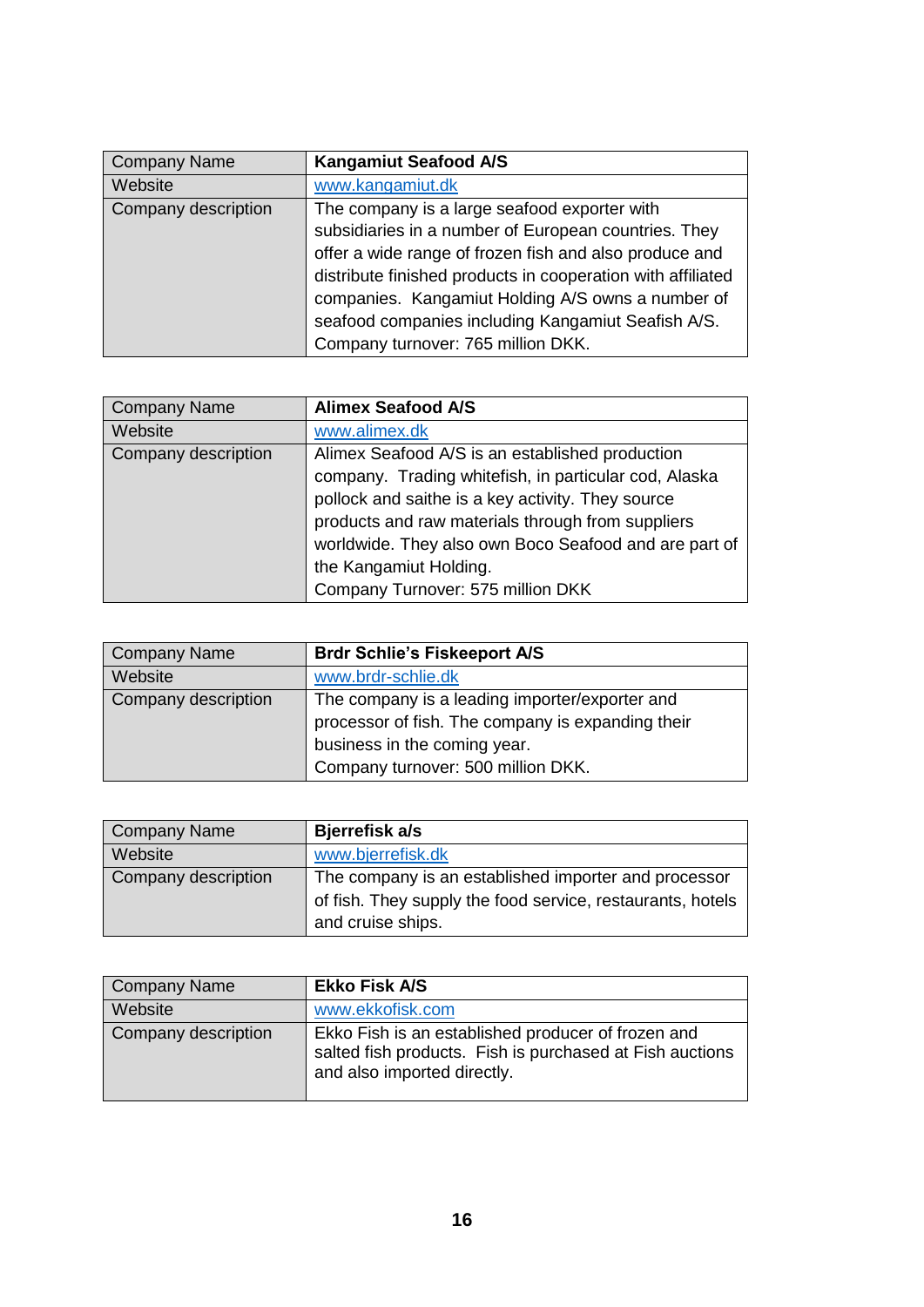### **2.2 THE RETAIL CHANNELS IN DENMARK**

Fish is purchased by consumers through independent fishmongers, supermarkets and online stores. The independent fishmongers employ 1000 people and have a turnover of 1 billion DKK. They are approximately 80 fishmongers in Denmark.

In recent years, there are fewer small grocery shops and more discount chains. The change in the rules regarding opening hours in 2012 has resulted in all stores having the opportunity to open on Sundays.

In 2013, there were a total number of 3040 grocery stores in Denmark including 1558 discount stores. In 2013, 67 new discount shops opened and this sector is continuing to grow. The total turnover in the grocery sector was 110.7 billion DKK and discount stores accounted for almost 40% of this.

There are 4 dominating players in the retail sector Coop, Dansk Supermarked, Dagrofa, Reitan distribution. Smaller international players include Aldi & Lidl with a combined market share of 5.4% and 324 stores (Aldi 232 + Lidl 92 stores)

| <b>Company Name</b> | <b>Coop Danmark A/S</b>                                                                                                                                                                                                                                                                                                                                                                                             |
|---------------------|---------------------------------------------------------------------------------------------------------------------------------------------------------------------------------------------------------------------------------------------------------------------------------------------------------------------------------------------------------------------------------------------------------------------|
| Website             | www.coop.dk                                                                                                                                                                                                                                                                                                                                                                                                         |
| Company description | Coop has a 37.6 % market share of the Danish Retail<br>sector (supermarkets) and a group turnover of 45 billion<br>DKK. The group operates the following supermarket<br>chains:<br>Kvickley $-78$ stores and 8.7%<br>SuperBrugsen - 228 stores and 11.8%<br>٠<br>Dagli Brugsen – 356 stores and 5%<br>٠<br>Lokal Brugsen $-20$ stores and 0.2%<br>$\text{lrma} - 82$ stores and 2.2%<br>Fakta: 432 Stores and 9.8%. |

| <b>Company Name</b> | <b>Dansk Supermarked</b>                             |
|---------------------|------------------------------------------------------|
| Website             | www.dsm.dk                                           |
| Company description | Dansk Supermarked has a 31.9 % market share and a    |
|                     | group turnover of 55 billion DKK. The group operates |
|                     | the following supermarket chains:                    |
|                     | Netto - 450 Stores and 14.4%                         |
|                     | Fotex $-$ 88 stores and 11.4%<br>$\bullet$           |
|                     | Bilka $-17$ stores and 6%<br>$\bullet$               |
|                     | Salling $-2$ stores and 0.2%                         |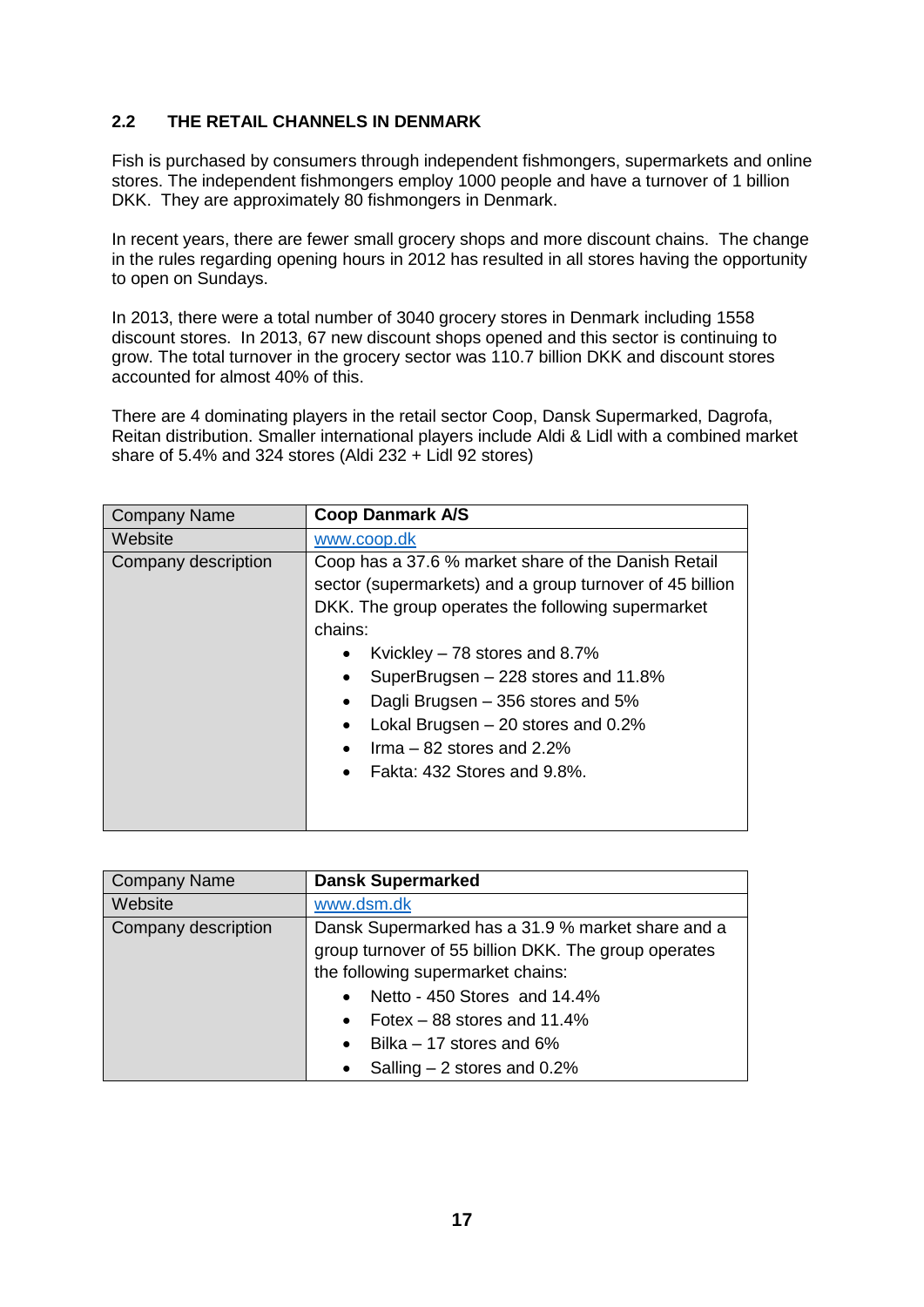| <b>Company Name</b> | Dagrofa (Supergros)                                                                                                                                                                                                                                                                                                                                                     |
|---------------------|-------------------------------------------------------------------------------------------------------------------------------------------------------------------------------------------------------------------------------------------------------------------------------------------------------------------------------------------------------------------------|
| Website             | www.dagrofa.dk                                                                                                                                                                                                                                                                                                                                                          |
| Company description | Dagrofa is the 3 <sup>rd</sup> largest player in the Danish Grocery<br>Sector with a market share of 15.6%. The group<br>operates the following supermarket chains:<br>Superbest – 95 stores and 5.5%<br>Eurospar - 99 stores and 3%<br>Spar – 118 stores and 19%<br>Min kobmand – 190 stores and 1.8%<br>Kiwi - 101 stores and 1.7%<br>Kiwi/spar $-53$ stores and 0.3% |
|                     | Norges Gruppen (Norway) is now the majority<br>shareholder in Dagrofa. The Meny Chain will take over<br>the Superbest and Spar chains in 2014/15.                                                                                                                                                                                                                       |

| <b>Company Name</b> | <b>Reitan</b>                                        |
|---------------------|------------------------------------------------------|
| Website             | www.reitan.dk                                        |
| Company description | Reitan has a market share of 9.1%.                   |
|                     | The group operates the following supermarket chains: |
|                     | • Rema $1000 - 249$ stores and $7.9\%$               |
|                     | Lovbjerg – 16 stores and 1%<br>$\bullet$             |
|                     | Other $-7$ stores and 0.1%                           |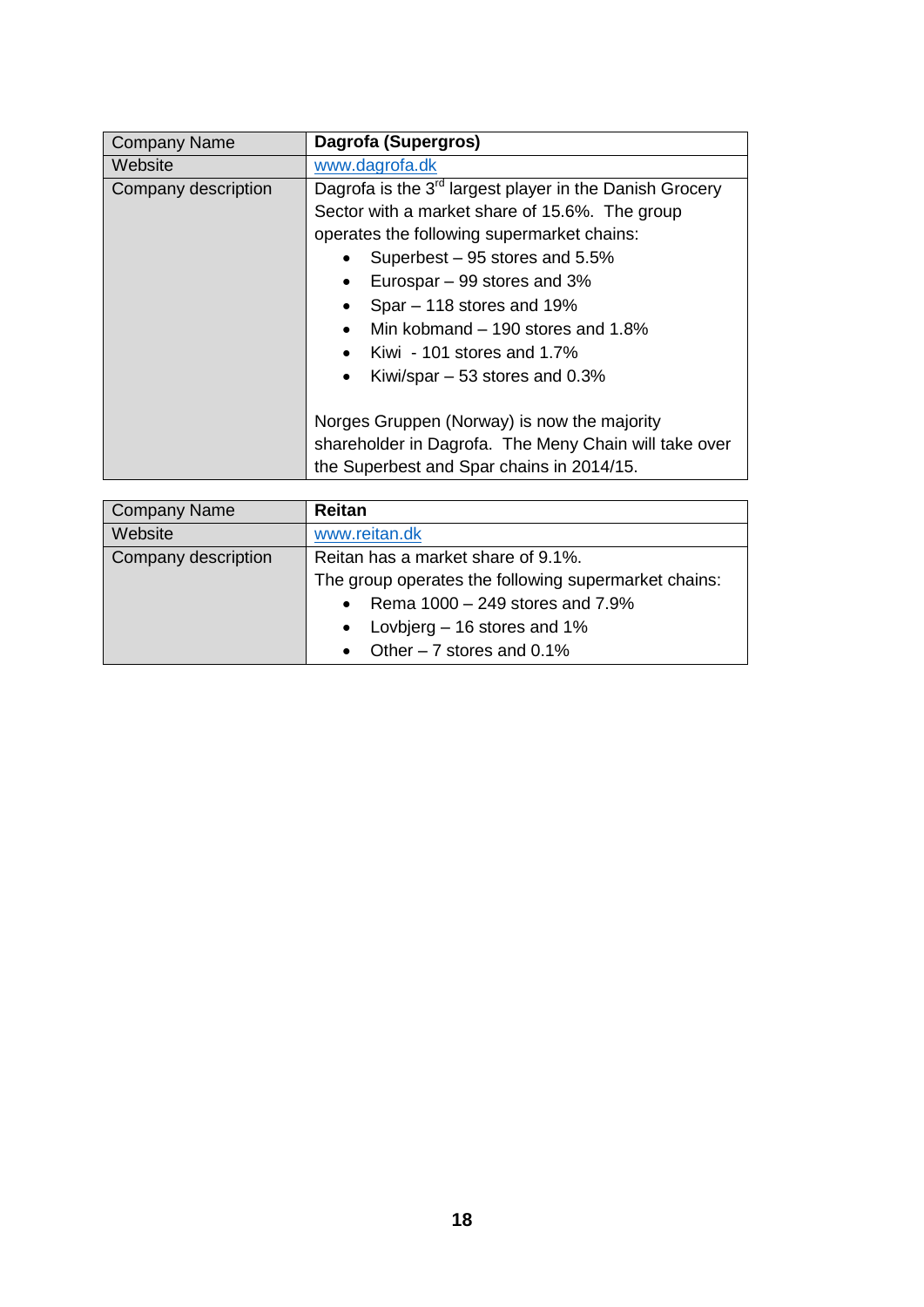### **2.3 THE FOODSERVICE CHANNELS IN DENMARK**

During recent years the food service sector in Denmark has experienced consolidation with a number of the larger companies taking over the small players. There are 3 dominating companies; Dansk Cater, Catering Engros and Hørkram Food service.

The companies supply a full product range including fresh and frozen products. They deliver directly to their customers with their own lorries and also have Cash & Carry outlets. Their customers represent a broad range of sectors including fast food, restaurants, canteens, hospitals, hotels, café's, pubs and other public and private institutions.

A number of both local and international manufacturers supply the companies directly.

The 3 largest players offer a similar product range, varying the service offering provide a platform for differentiation. For example; Catering Engros has invested in smart e-solutions for their customers.

This consolidation is still continuing, Metro Cash & Carry will close its operations in Denmark in 2014. It has 5 cash & carry stores in Denmark. Dansk Cater will purchase 2 of these stores and expand their Inco Cash & Carry chain.

| <b>Company Name</b> | <b>Dansk Cater</b>                                                                                                                                                                                                                  |
|---------------------|-------------------------------------------------------------------------------------------------------------------------------------------------------------------------------------------------------------------------------------|
| Website             | www.danskcater.dk                                                                                                                                                                                                                   |
| Company description | Dansk Cater is the Holding company for 16 independent<br>Foodservice wholesalers in Denmark including BC<br>Catering and Inco Cash & Carry.<br>Dansk Cater's companies are located throughout                                       |
|                     | Denmark. Each company has its own local profile when<br>it comes to product assortment and distribution<br>requirements. All companies are owned 100% by Dansk<br>Cater. The Group employs approximately 1500 people<br>in Denmark. |

| Company Name        | <b>Hørkram Foodservice A/S</b>                                                                                                                                                                                     |
|---------------------|--------------------------------------------------------------------------------------------------------------------------------------------------------------------------------------------------------------------|
| Website             | www.hoka.dk                                                                                                                                                                                                        |
| Company description | Hørkram Foodservice A/S is a total supplier to the food<br>service sector and is one of the top 3 largest in<br>Denmark. The company distributes a wide product<br>range all over Denmark. They employ 575 people. |

| <b>Company Name</b>        | <b>Catering Engros/Dagrofa</b>                        |
|----------------------------|-------------------------------------------------------|
| Website                    | www.cateringengros.dk www.dagrofa.dk                  |
| <b>Company description</b> | Catering Engros is one of Denmark's largest           |
|                            | foodservice wholesalers. They have 6 warehouses and   |
|                            | 2 cash & Carry outlets.                               |
|                            | Catering Engros A/S is part of Foodservice Danmark.   |
|                            | Dagrofa owns Foodservice Danmark. Dagrofa is a        |
|                            | leading player, they own Denmark's largest Cash &     |
|                            | Carry chains with 30 stores in Denmark. Dagrofa also  |
|                            | own supermarket chains, a wholesaler to the retailers |
|                            | (Supergros) and foodservice (Catering Engros).        |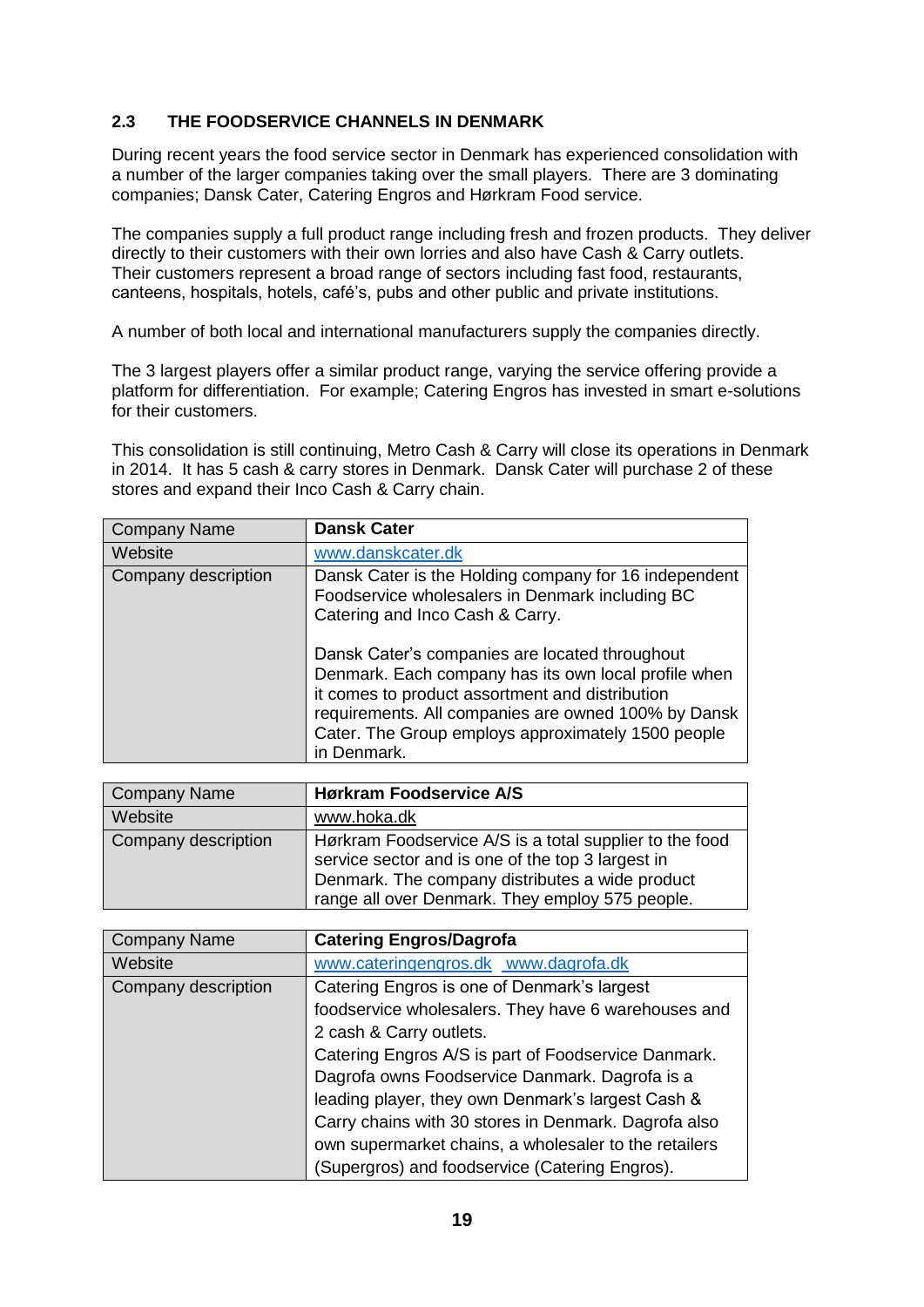#### **2.4 KEY REGULATIONS**

#### **Regulations and The Fisheries Policy**

The Danish Ministry of Food, Agriculture and Fisheries aims to create flexible conditions for the fishing industry and to reduce administrative burdens on the basis of sustainability. Fishery in Denmark is regulated partly through the EU Common Fisheries Policy and partly through national political initiatives and legislation.

In the reform of the Common Fisheries Policy that the Council of Ministers and the European Parliament agreed on in May 2013, it has therefore been decided gradually to introduce a ban on discard of fish from 2015 and onwards.

Both fish and fishers are moving across borders. This is why the fisheries policy is a common concern in the EU. The basis of the fisheries policy is free and equal access to fishing in EU waters, in international waters and in the waters of third countries, where the EU has entered into agreements.

#### **Quota**

The European Union's common fisheries policy (CFP) forms the basic framework of Danish fisheries. An important component of the common fisheries policy is the system of preservation and effective utilization of the biological resources of the sea, through regulation of catches by fixed quotas. For the North Sea, the Skagerrak and the Kattegat, there are quotas of by-catches for herring that are landed with other fish and which are not intended for human consumption.

The total allowable catch (TAC)/quota regulation administers the fishery on the fish stock which are autonomous to the EU and on the joint stocks managed by the EU together with certain third countries. For the Danish fisheries this is mainly Norway, Greenland and the Faroe Islands. A supplementary set of Regulations, based on the Agreed Records of the consultations with third countries, allocates to the Member states the catch opportunities in the third country fishing zones.

#### **Regulations and common practices**

In Denmark, it is prohibited for non-commercial fishermen to market their own catches. They have to register with The Danish Agrifish Agency. The agency registers all Danish and foreign landings from fishing vessels in Danish ports together with landings from Danish vessels in foreign ports.

The landed fish is sold directly to the purchaser, handed over to a fish collecting agency or presented on the fish auction by the fisherman himself.

The prices obtained from the sales notes are exclusive of VAT. Landing costs and import duties (if applicable) are also excluded. However, this is not standard practice in Bornholm – where it is common to allow the purchaser of the fish to cover some of the landing costs: thus sales prices tending to be lower in this area.

For Danish landings abroad the prices are converted into Danish Kroner using the exchange rate of the day.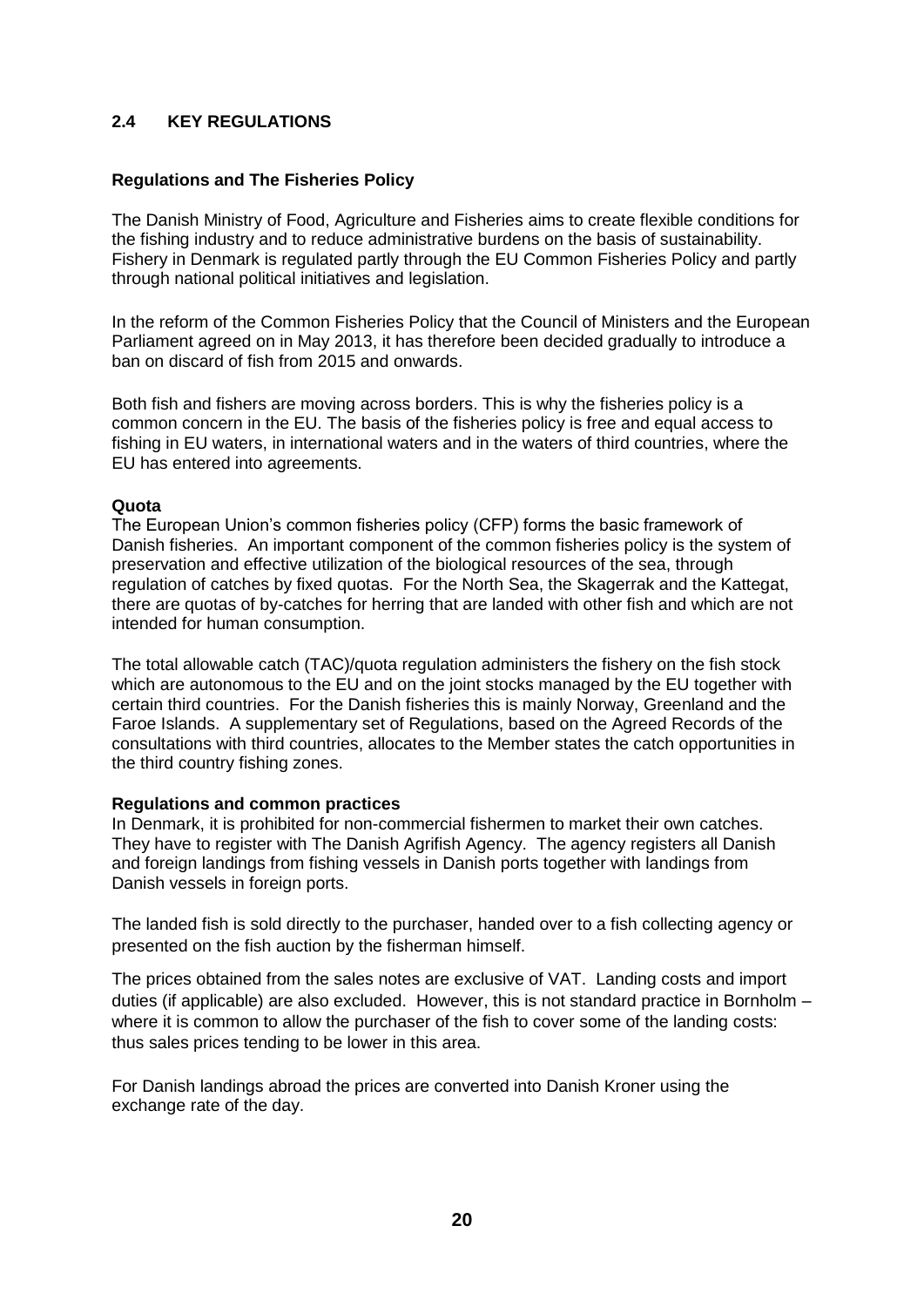#### **General Food Labelling Requirements**

Please find below the general rules for food labelling. The labels should be in Danish or another language close to Danish – for example Swedish and the label should be clearly marked on the product (if packaged).

Packaged Products

- Origin and Producer or wholesaler.
- Product description
- Ingredients including allergens and amounts.
- Netto weight
- Use by date

#### Non-Packaged Products

• As a starting point – no labelling requirements

#### **Specific Labelling Requirements for fish**

In addition to the general rules, the following additional EU rules are required for the labelling of fish (including packaged fish):

- Product description (species) and official name
- Production method and packaging date. For example; minced fish should be labelled with the date and time it was processed.
- Catch area for products caught at sea and country of Origin for freshwater fish
- The maximum storage temperature.
- If the product has been previously frozen this should be marked clearly.
- Name of manufacturer, packer or EU seller (except for non-packed fresh produce)

There are some variations depending on if the fish is sold fresh and not packaged.

#### **VAT Rates**

VAT is paid on all Food & Drink products at a rate of 25%. There are no import tariffs as Denmark is a member of the EU**.**

#### **Organic farming**

The EU ruling on Organic fish farming replaced the Danish ruling on 1 July 2010. Only farm bred fish can be certified organic. You can buy the following organic fish in Denmark: Salmon, Trout & Cod.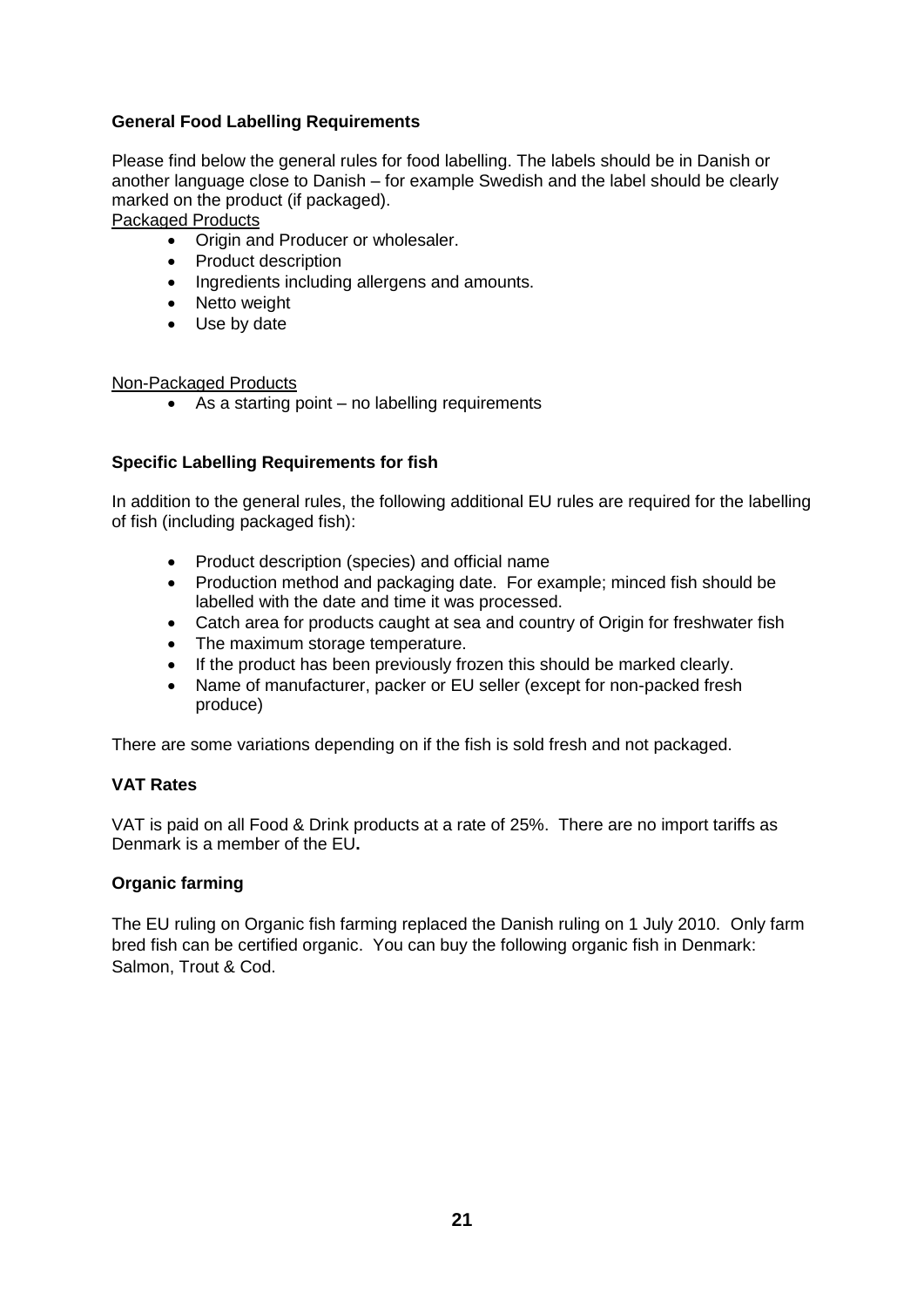## **Sustainability**

The MSC fisheries standard is designed to assess if a fishery is well managed and sustainable. The certification is a global certification and only seafood from an MSC certified fishery can carry the eco-label.

These Danish caught fish have the MSC label:

- Plaice from the North Sea
- Cod from the Baltic Sea
- Saithe from the North Sea and the Skagen channel
- Herring from the North Sea and the Norwegian Sea
- Mussels from Lim Fjord
- Dove Sole from the North Sea
- Haddock

In September 2014, the first MSC certification was awarded to a Danish Fish retailer.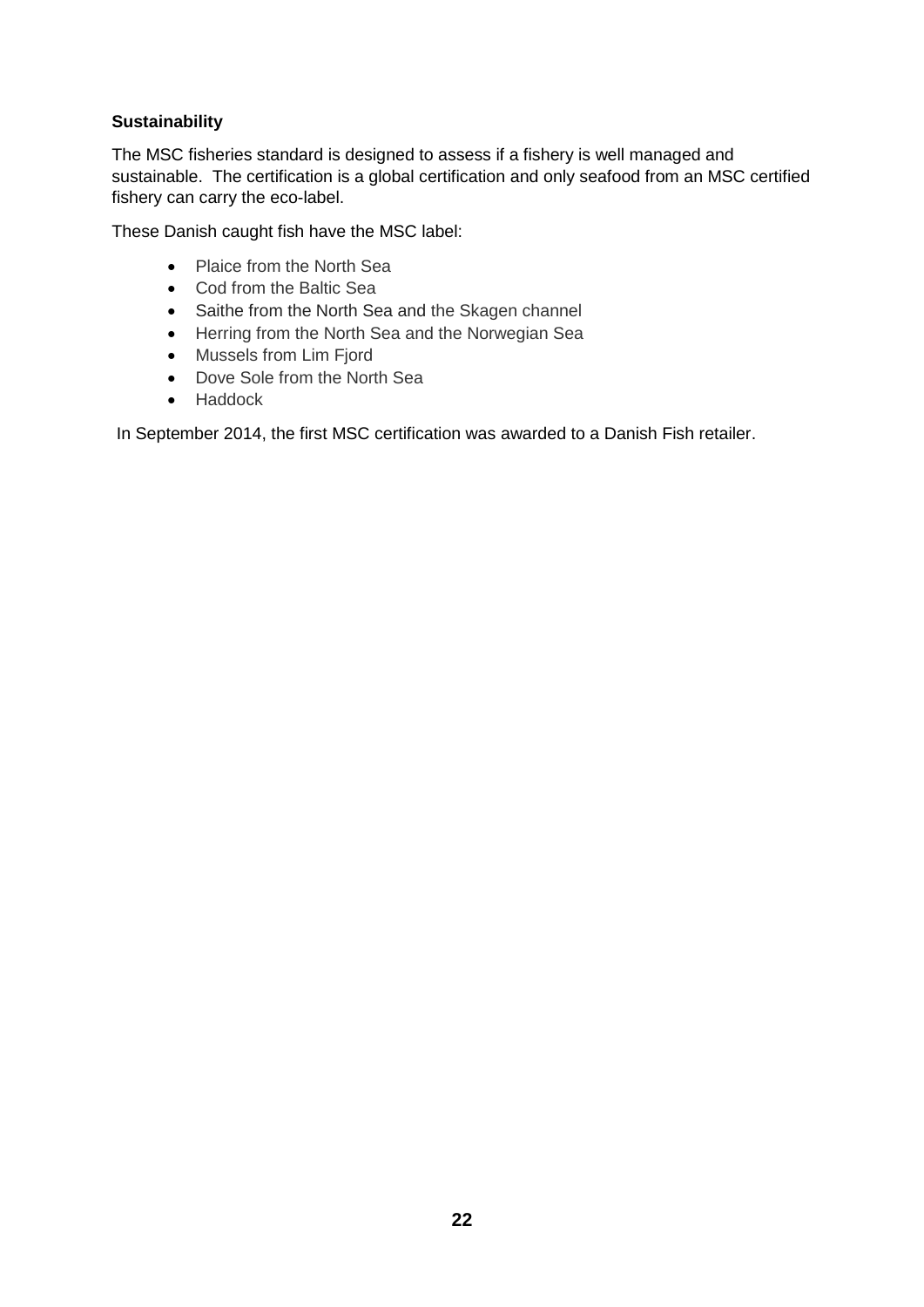## **2.5 ASSOCIATIONS, PUBLIC ORGANISATIONS AND USEFUL LINKS**

| Name                | The Ministry of Food, Agriculture and Fisheries         |
|---------------------|---------------------------------------------------------|
| Website             | www.fvm.dk                                              |
| Company description | The aim of the Ministry is to provide the framework for |
|                     | the development and growth of food producing sector.    |

| Company Name        | The Danish Agrifish Agency                          |
|---------------------|-----------------------------------------------------|
| Website             | www.agrifish.dk                                     |
| Company description | The Danish AgriFish Agency is an agency under the   |
|                     | Ministry of Food, Agriculture and Fisheries. It is  |
|                     | responsible for ensuring the optimal conditions for |
|                     | plants, fisheries and agriculture.                  |

| Company Name        | The Danish Seafood Organisation                            |
|---------------------|------------------------------------------------------------|
| Website             | www.danishseafood.org                                      |
| Company description | The organisation was formed to strengthen the              |
|                     | industry's position both domestically and internationally. |
|                     | There is an extensive members list available on their      |
|                     | website.                                                   |

| Company Name        | <b>Fisk Handlerne Forening</b>                          |
|---------------------|---------------------------------------------------------|
| Website             | www.fiskehandlerne.dk                                   |
| Company description | A branch organisation for the independent fish shops in |
|                     | Denmark. There are 1000 members with a turnover of 1    |
|                     | billion DKK.                                            |

| Company Name        | <b>Fiske Branchen</b>                                  |
|---------------------|--------------------------------------------------------|
| Website             | www.fiskebranchen.dk                                   |
| Company description | A branch organisation supporting and administering the |
|                     | Eat more fish campaigns to the consumers and           |
|                     | industry.                                              |

| Company Name        | <b>Danmarks Fiskeriforening Producent Organisation</b> |
|---------------------|--------------------------------------------------------|
| Website             | www.fiskeriforening.dk/                                |
| Company description | The Danish Fisherman's Association is a branch         |
|                     | organisation for the Danish Fishermen.                 |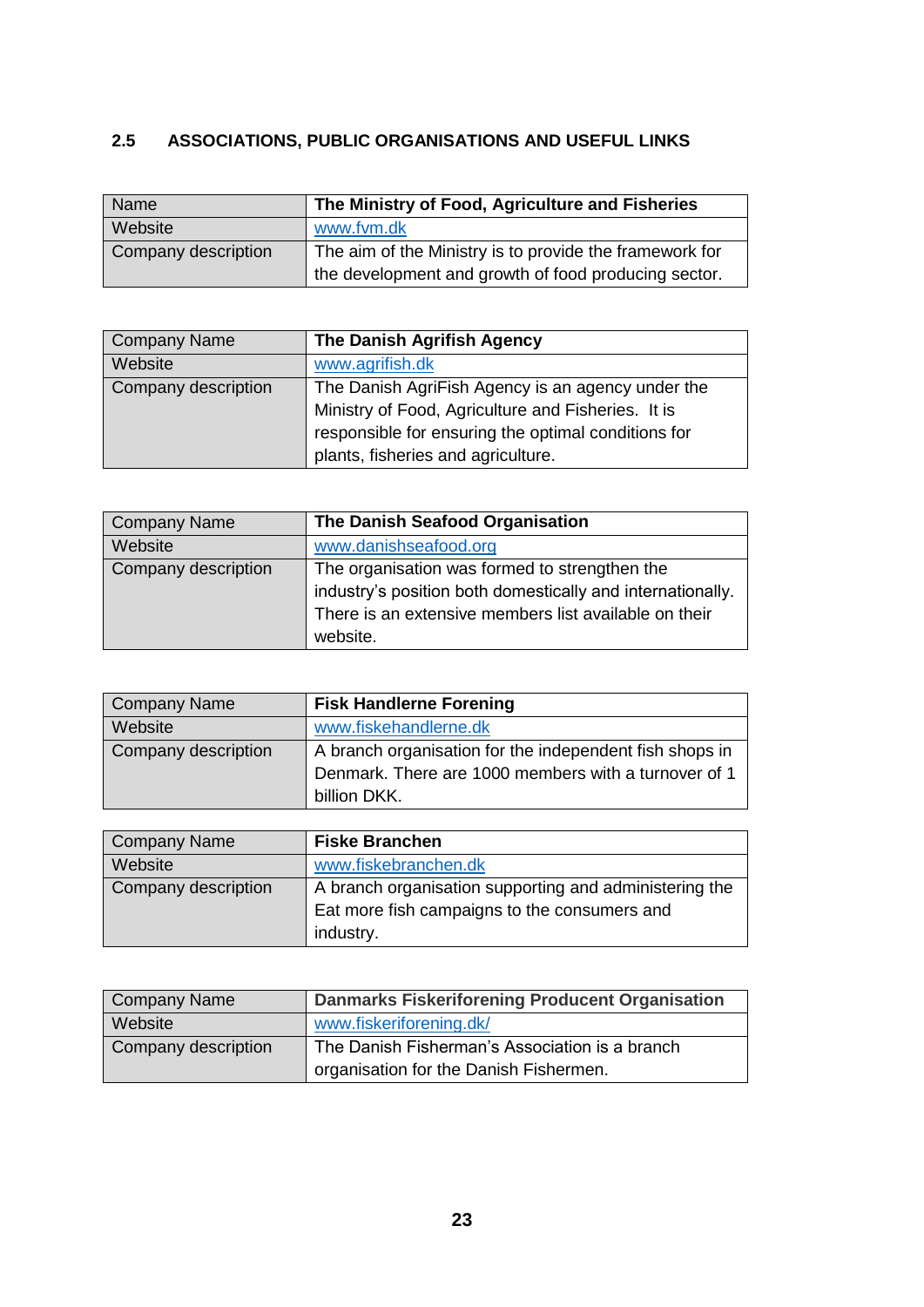| Name                | <b>Fiskeritidende</b>                        |
|---------------------|----------------------------------------------|
| <b>Website</b>      | http://fiskeritidende.dk/                    |
| Company description | A fisheries newspaper produced by the Danish |
|                     | Fisherman's Association.                     |

| <b>Name</b>         | <b>Dan Fisk International Exhibition</b>                   |
|---------------------|------------------------------------------------------------|
| Website             | www.danfish.org                                            |
| Company description | DanFish International is one of the world's most           |
|                     | important exhibitions for equipment and services for the   |
|                     | fisheries industry. DanFish International, which will be   |
|                     | held for the 24th time in 2015, is an international forum, |
|                     | where producers and other suppliers to the fisheries       |
|                     | sector have an outstanding opportunity to make contact     |
|                     | with customers from all over the world.                    |